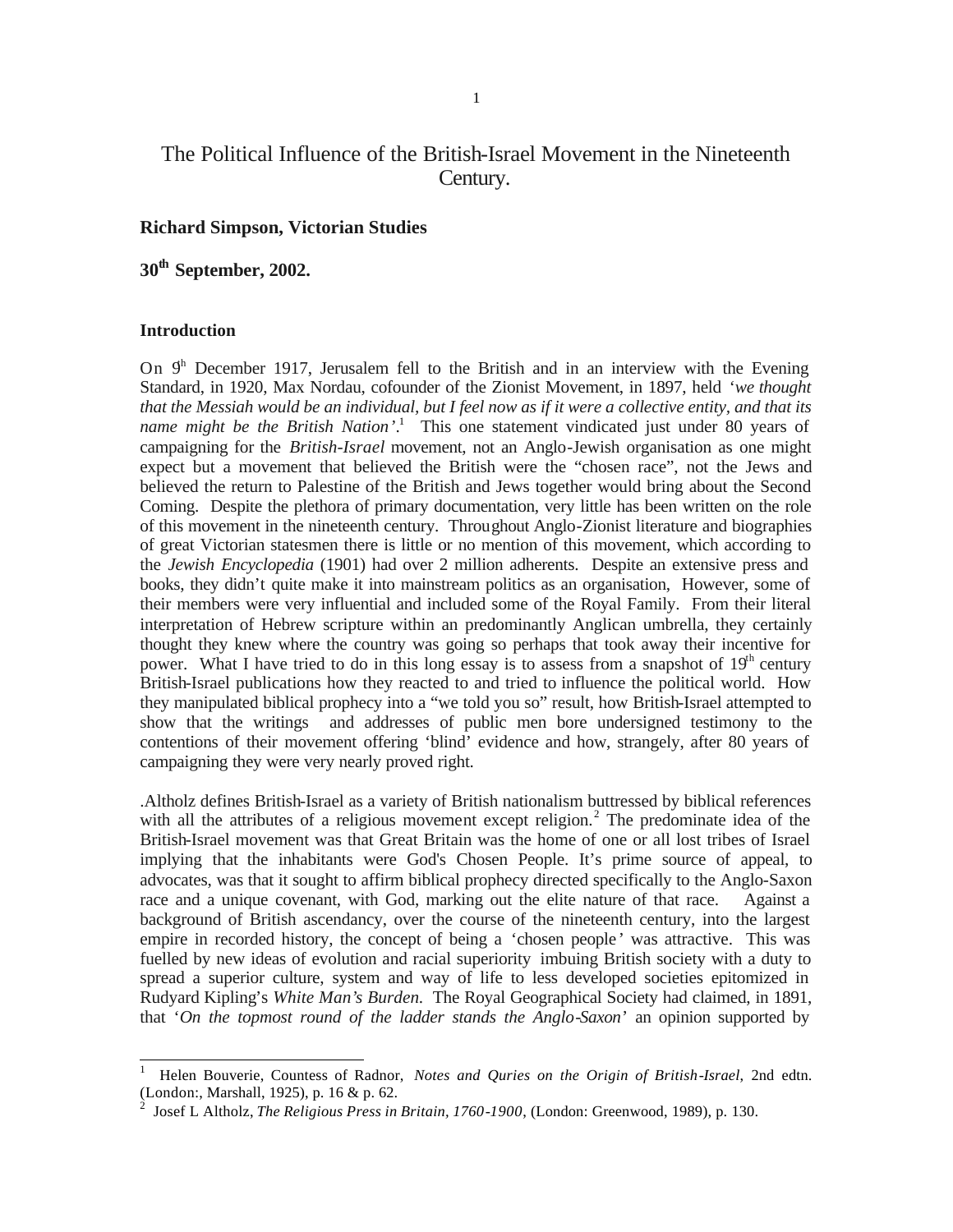Gladstone's assertion that '*Our race constitutes a kind of universal church in Politics*'.<sup>3</sup> Rooting British-Israel in the Christian concept and placing monarchic authority in the House of David, the movement became attractive and a cause of concern to the ecclesiastical authorities. The *Church Quarterly* noted '*it remains absolutely unintelligible to outsiders, who regard with a wonder mixed with disdain its arguments and its conclusions alike yet it seems to exercise over a continually widening circle of adherents a considerable attraction.'* 4 and John Henry Newman, cited '*fear that the Church of England stood in danger of being taken over by the Christian Israel Identity movement'* as one of his reasons for leaving the Anglican Church.<sup>5</sup>

British-Israelism provided the theological justification for the British Empire through the concept of 'birthright'. This was established through the prophecy that Abraham's descendants would be an invincible great nation, numerous as the dust of the earth, including multiple nations based in a isle of land that would control the earth. The descent of the ten tribes of Israel into idolatry and banishment into the wilderness, as God's punishment, provided the impetus for British-Israel to follow them to the British Isles. A combination of literal interpretation of Old Testament Scriptures and legendary history underpinned belief that the British were the spiritual and biological heirs of Abraham and the Royal family was directly descended from the David line of the tribe of Judah. This implied both the British Empire and Church of England were modern manifestations of the Kingdom of God justifying the British, as God's chosen people, rule of the earth.

The popularity of the British-Israel movement is very difficult to enumerate with he late 1890's membership of the *Anglo-Israel Association,* in Britain, hovering around only 300 contrasting with the estimate of 2 million worldwide adherents in *The Jewish Encyclopedia* (1901).<sup>6</sup> The composition of the Anglo-Israel Association was described as clergy of diverse ranks and shades of opinion - high, low, broad, and nonconformists, soldiers, doctors, lawyers, magistrates, company-directors, missionaries and connecting history to the Scriptures drew British-Israel a large audience from the respectable and influential Victorian middle classes. Amongst them the eminent Sharon Turner author of *History of England from the earliest period to the Norman Conquest* (1799 - 1805) and Charles Piazzi Smyth, Royal Astronomer of Scotland, who in *Our Inheritance in the Great Pyramid* (1865) asserted that the Great Pyramid was constructed in British Imperial measures later disproved by his disciple Sir Flinders Petrie.<sup>7</sup> Follower Rev. FRA. Glover compiled the genealogical chart of Queen Victoria, Colonel John Cox Gawler the Keeper of the Crown Jewels wrote for *Life From The Dead* at its inception, in 1873 and Dr. George Moore, author of *The Lost Tribes, or Saxons of the East and West* went on to found the *Anglo-Israel Association*, in 1879, with Viscount Folkestone MP and Grand Master of the Wiltshire Freemasons, as president. Senior military followers included First Sea Lord Admiral Jacky Fisher, the architect of many 20th century naval principles.

# **John Wilson**

The father of the Victorian British-Israel movement was John Wilson author of *Our Israelitish Origin* (1840) based on Sharon Turner's influential work *A History of the Anglo-Saxon Peoples* 

 3 Rev. T.R Howlett, *Anglo-Israel, The Jewish Problem and Supplement*, 4th edtn. (Philadelphia: Howlett, 1892), p. 131.

<sup>4</sup> A. Watcher, *Christ in Joseph: A Reply To "Anglo-Israelism" in The Church Quarterly Review July, 1880*, (London: Rivingtons, 1880), p. 5. 5 Patience Strong, *Someone had to say it*, (London: Bachman & Turner, 1986), p. 86.

<sup>6</sup> Isidor Singer, *The Jewish Encyclopedia,* (London: Funk & Wagnalls, 1901-1906), Vol. I, pp. 600-601.

<sup>7</sup> *Leading the Nation to Glory,* 1975, pp. 17-18.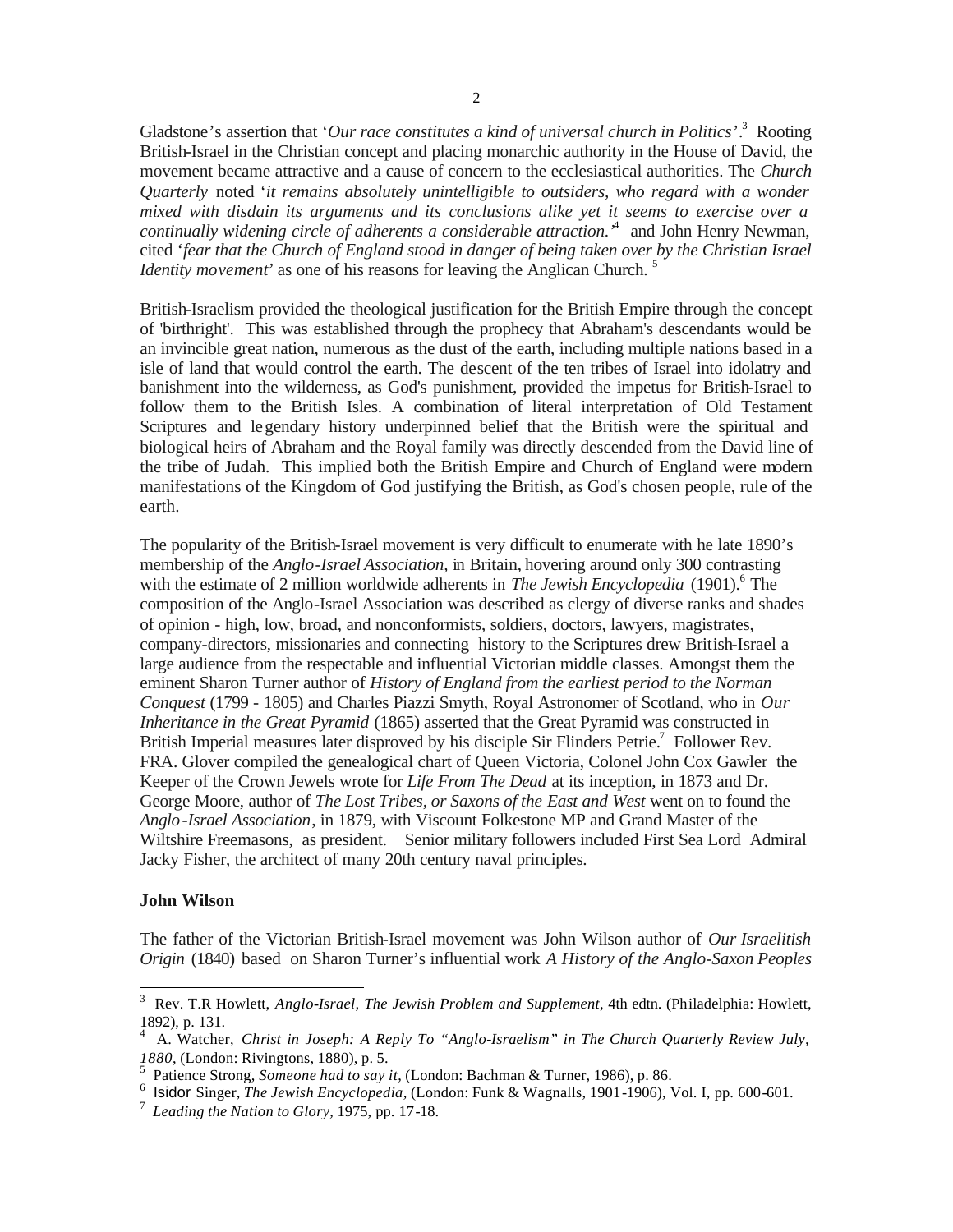(1799-1805), which traced the Anglo-Saxon tribes back through Europe to the Balkans, Crimea and Caucasus.<sup>8</sup> A phrenologist and evangelist, Wilson's combination of these chronicles with Hebrew Scriptures was a remarkable and unique feature of his British-Israel theory. Wilson's first British-Israel London meeting, in 1841, was presided over by the newly enthroned Bishop Alexander of Jerusalem and he went on to publish *The Millennium* and *Phrenology Consistent with Reason and Revelation* (1842)*, Book of Inheritance* (1846), *Tracts on Israel* (1847)*, Questions On Our Israelitish Origin* (1847)*, Forty Reasons for Resisting the Removal of the Jewish Disabilities* (1848), *Treasury Harmony* (1849)*, A Vindication of Christ's Character as a Prophet* (1851), an Index to the *Treasury Harmony* (1855), *Apocalypse* (1855), *Mission of Elijah* (1861). <sup>9</sup> Between 1863 and 1864, he continued his studies in Scriptural phrenology, giving lessons and characters (genetic origins) and writing on the subject in the *Brighton Gazette* culminating with his last work, in 1870, *The Migrations of the English People,* which, like his first, was upon the subject of Israel.

## **Edward Hine**

Wilson was succeeded by banker Edward Hine who lectured for several years in the British Isles, later touring America for about three years. His first book to be published was *Seventeen Positive Identifications of the English Nation with the Lost House of Israel* (1870) dedicated to WE Gladstone (by permission), a touch of irony as Hine was an opponent of Gladstone's policies.<sup>10</sup> This was swiftly followed by *The English Nation Identified with the Lost House of Israel by Twenty-seven Identifications* (1871) *(*100,000 copies sold)*. <sup>11</sup>* These were soon increased to *Forty*seven Identifications (1874) selling 177,000 copies.<sup>12</sup> It is probably no coincidence that Hine published his first pamphlet in the year of John Wilson's death, 1870, as he fundamentally disagreed with Wilson in that:

'He seeks to identify England with the tribe of Ephraim only, believing the modern nations, North-West of Europe, to be the other tribes; a view in which I perceive some little difficulty, but really so far as our nation is concerned, it makes not the slightest difference, for whether we are only a part, and that part the most favoured tribe, or whether we compose the whole of the tribes, it is equally vital to us.<sup>13</sup>

Unfortunately, Hine appears to have got carried away with his own success, discarded Wilson and proclaimed 'The world-wide renowned Forty-seven Identifications. The vastly popular work gave the inspiration to all identity writers of the present day. There is scarcely a trustworthy identity-thought put forward by others, but what has been borrowed from this book.<sup>14</sup>

## **George Gawler**

George Gawler and later his son John Cox Gawler, were both prominent members of the British-Israel movement and George was the influential link to the Jewish restorationists movement and

 8 John Wilson, *Lectures on Our Israelitish Origin*, (London: Nisbet, 1876), p. 176.

<sup>9</sup> John Wilson, *Lectures on Our Israelitish Origin*, (London: Nisbet, 1876), p. 427.

<sup>&</sup>lt;sup>10</sup> Edward Hine, *Memoirs, and a selection of letters from the correspondence of Edward Hine (born 1825, died 1891),* (London: Banks, 1909), p. 12.

<sup>11</sup> *Life From The Dead, 1873, Vol. I, p. 3.*

<sup>12</sup> Rev. BW Savile, *The Anglo-Israel Theory and the Alleged Advent of Christ in 1882*, (London: Longmans, 1882), p. 6.

<sup>13</sup> Edward Hine, *The English Nation Identified with the Lost House of Israel by Twenty-Seven Identifications,* (Manchester: Heywood, 1870), p. iii.

<sup>14</sup> Rev. BW Savile, *The Anglo-Israel Theory and the Alleged Advent of Christ in 1882*, (London: Longmans, 1882), p. 7.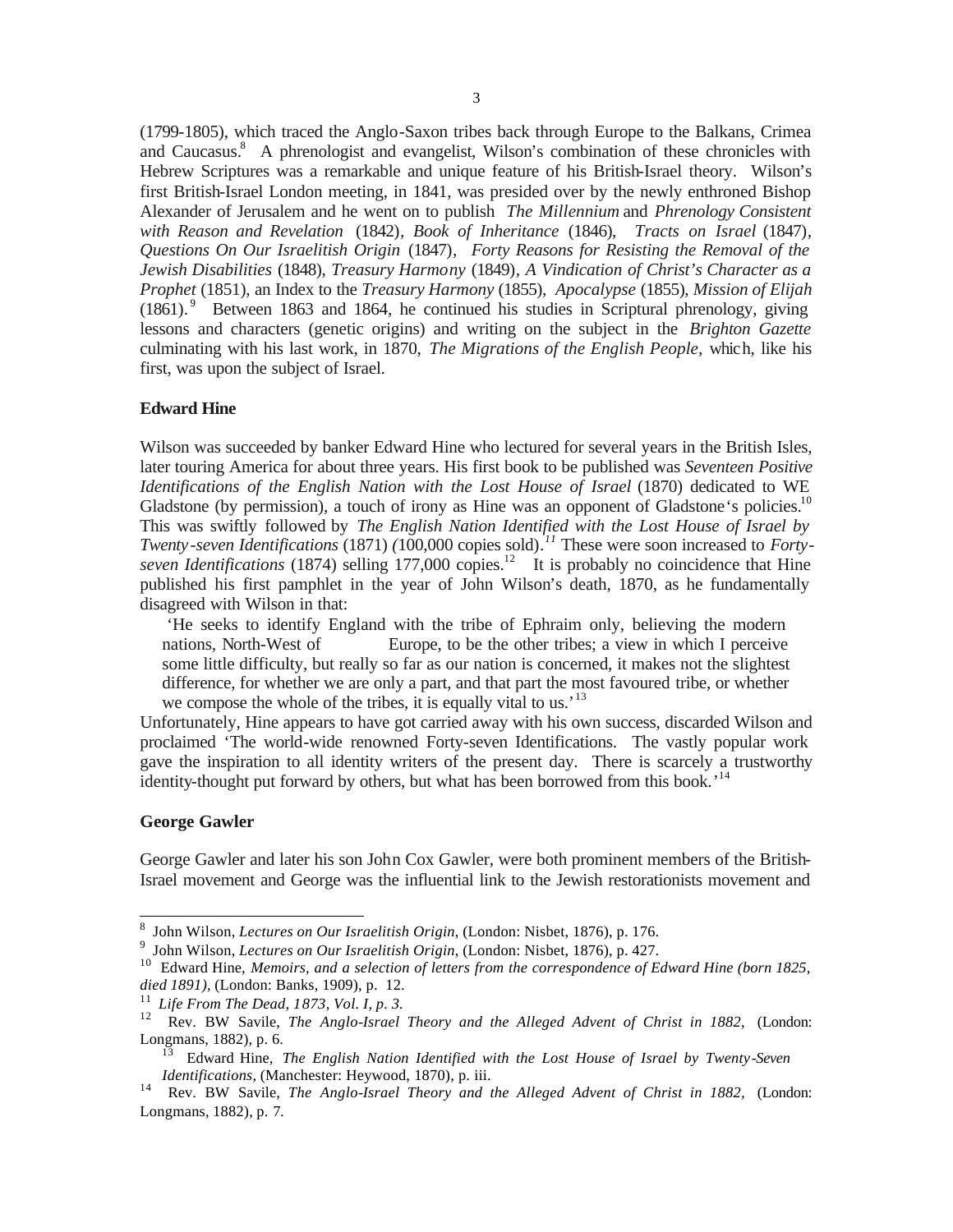senior Anglo-Jewry. George Gawler was a Colonel at Waterloo, governor of Australia, Keeper of the Crown Jewels, advocate of restoring Jews to their homeland and prolific author in the British-Israel press writing for *Life From The Dead* from its' birth in 1873.<sup>15</sup>. Author of *Tranquillisation of Syria and the East* (1845) he asserted that encouraging a loyal Jewish population in Palestine the communications and trade, in the East, would be protected. He accompanied Montefiore on his trip to Palestine in 1849 and in 1852 helped form the *Association for Promoting Jewish settlement in Palestine.* His son John Cox Gawler published a blueprint for settlement in 1874 and in 1878, which Jewish settlers used, with funds from Edmund Rothschild, to establish a successful colony in Palestine

# **The Royal Family**

It is difficult to discern the involvement in British-Israel of the Royal Family. Certainly Queen Victoria was aware of it's existence, Queen Mary's mother was an accolyte and Princess Alice of Athlone was a patron until her death in 1983.<sup>16</sup> In Victoria's reign, contact between the two spheres appears to have only incidental with no sustained communication between the two. A petition to Queen Victoria dated  $4<sup>h</sup>$  April 1844 for payment of a debt to Mr John Finlayson consistently dishonoured by three Lord Chancellors included '*we entreat Your Majesty…to command immediate measures be taken, to restore your bretheren the Hebrews…the descendents of the Ten Tribes of Israel, as detailed in the Seven Trumpets and seven Vials…herewith sent your Majesty…The present administration, as descendants, ought to be the first to promote to the utmost of their power the restoration of their bretheren, God's people - the invisible as well the visible Hebrews - to land of their forefathers in Syria.'* <sup>17</sup> In 1876, *The Banner of Israel* proudly announced that both Queen Victoria and HRH Princess Louise had both accepted copies of *Our Israelitish Origin*, by John Wilson.<sup>18</sup> On the occasion of Queen Victoria's Diamond Jubilee, in 1897, the British-Israel Association presented an illuminated parchment stating '*It is the profound belief of your Memorialists that the high and pre-eminent position allowed by the British Nation and Empire under Your Majesty 's long and prosperous reign will ever continue and increase by virtue of our Abrahamic Descent, we being the chosen people of God, as daily proclaimed in our National Church Service'* and further referred to the Queen as *'The Royal Lion of Judah'.*  Coronation congratulations to Edward VII included the hope 'that your Reign may witness the Federation of the Anglo-Saxon Race by consolidating the ties which unite the Colonies with the Mother Country'.

# **British Israel Organisations and Press**

The British-Israel movement only achieved organisational status from the 1870s onwards in a melee of rival groups and amalgamations. In 1875, the *British-Israel Association* and the *Anglo-Israel Association* were formed followed by the *British-Israel Conference Association,* in 1876, the *Metropolitan Anglo-Israel Association,* in 1879, and *The British-Israel Identity Corporation*, in 1880. Amalgamation under The Earl of Dysart led to *The British-Israel Association* in 1886, which mutated to the *Imperial British-Israel Association,* in 1908 and finally the *British Israel World Federation*, in 1922*.* 19

<sup>15</sup> *Life From The Dead,* 1873, Vol. I, p. 19.

<sup>16</sup> *The Covenant People*, 1910/1911, No. 196-211, p. 124.

<sup>17</sup> *Leading the Nation to Glory,* 1876, Vol. II, p. 96.

<sup>18</sup> *The Standard of Israel*, 1876,Vol II, p. 87.

<sup>19</sup> Helen Bouverie, Countess of Radnor, *Notes and Quries on the Origin of British-Israel*, 2nd edtn. (London:, Marshall, 1925), p. 11.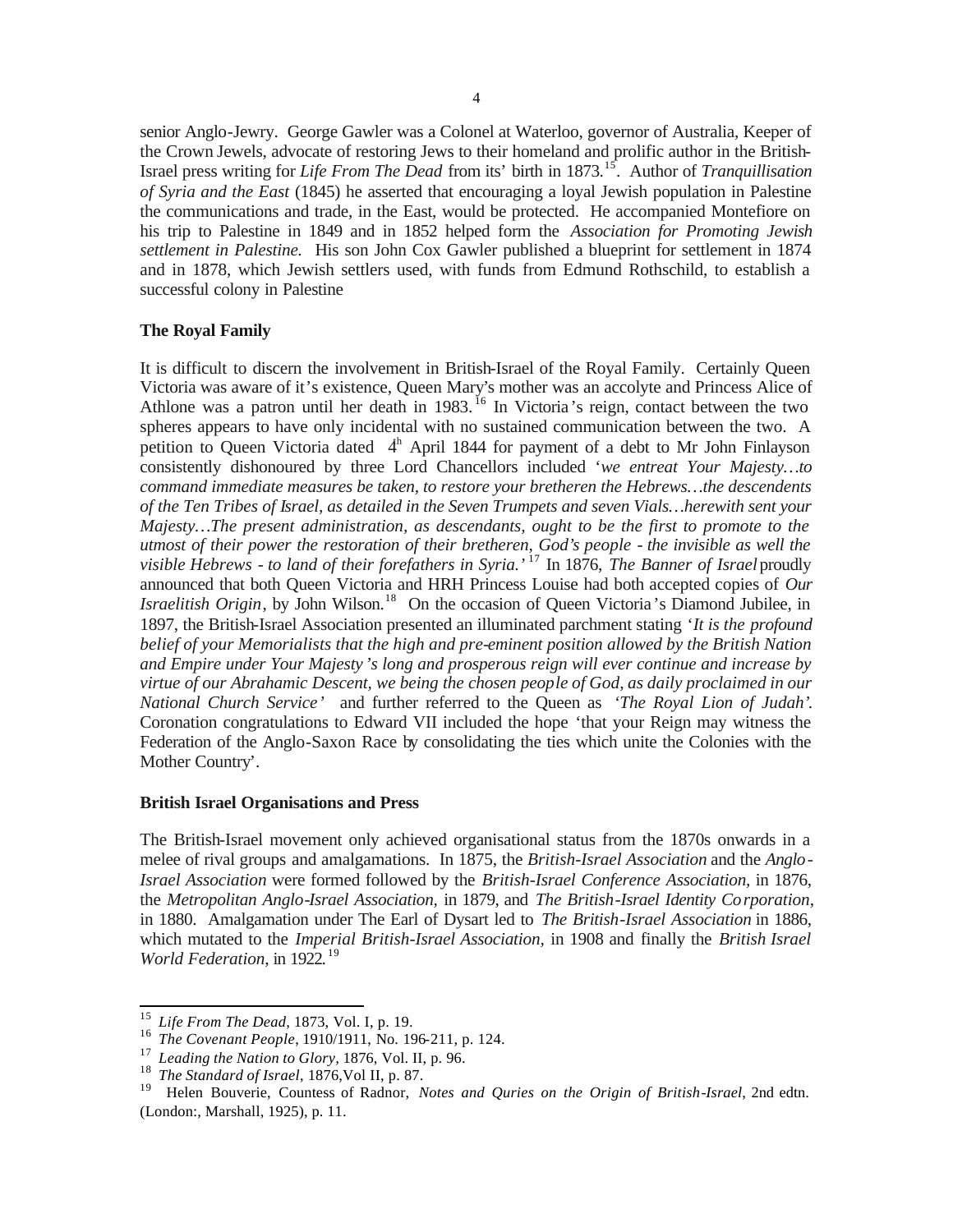The British-Israel press followed a similar evolutionary pattern. The first periodical *The Time of the End* started in 1843 but ceased publication after a couple of years and after a gap of some twenty years in 1866 the monthly magazine *The Watchmen of Ephraim* appeared until 1868. Another short gap was followed by monthly publication, *Life from the Dead* (1873); *Leading the Nation to Glory* (1875)*,* which was afterward renamed *The Glory Leader* (1875)*.* The periodical *Israel's Identity Standard* commenced publication in 1876 followed by a weekly publication named *The British-Israel and Judah Prophetic Messenger and Universal News*, 1880, which later was renamed *The Messenger,* and later still changed its name once more to *The Covenant People.* The principle , *The Banner of Israel* (1877) became the weekly journal of Anglo-Israelites throughout the world supporting the worldwide propagation of the British-Israel message with the *Anglo-Israel Distribution Fund* founded in 1881. <sup>20</sup> This journal, together with *The Covenant People,* was incorporated in *The National Message,* which came into circulation two years after the inauguration of the British-Israel World Federation (1921).

# **The Teutonic Argument**

There arose, however, a major difference of opinion in the 1870's over the Teutonic origin of the Anglo-Saxons. There were two views as to the relationship between the Germans and British-Israel; either the British race, alone, was identified with the Tribes of Israel (Hine) or they included the landed German race with the British being Ephraim (Wilson).<sup>21</sup> A case could be made that the Germans were a 'company of nations' and competed with the British for the chieftainship of nations and the debate rage well into the  $20<sup>th</sup>$  century until the defeat of Germany in the Great War. It appeared to some British-Israel that wherever there was an English Colony, there were Germans. Protestant Germans kept the Sabbath better than the British and helped the British win at Culloden, Boyne and Waterloo and helped in the start of the Bishopric of Jerusalem. The Royal family could be traced back not only through Scotland and Ireland but also Germany.

Advocators of the non-Teutonic Hine theory maintained Prussia and later Germany 'swarmed' Britain's possessions because they had none of their own.<sup>22</sup> Hine maintained that the Ten Tribes of Israel were included within the British race excluding the Continental Teutonic nations and the opinion, held by some, that they did include Teutonic was the reason why Identity had made no progress.<sup>23</sup> Rev. AH Sayce, reinforced this opinion in a speech to the Anthropological Institute, in 1875, when he maintained that despite the presence of German words in the English language '*if language is the test of social contact, it might be asserted with equal precision that it is not a*  test of race.<sup>24</sup> Referring to the followers of the late John Wilson, who maintained that the Germans, Dutch, Belgians, Danes and Norwegians formed the Teutonic tribes of Israel, he asserted they were wrong as it was only the British who operated the Imperial weights and measures system.

To Teutonics, German colonisation was proof that Germany was part of Israel - Gad - noting that the Germans 'attached' themselves to British colonies. Countering speculation that the new

<sup>20</sup> <sup>20</sup> Helen Bouverie, Countess of Radnor, *Notes and Quries on the Origin of British-Israel*, 2nd edtn. (London:, Marshall, 1925), p. 12.

<sup>&</sup>lt;sup>21</sup> *The Standard of Israel,* 1876, Vol II, p. 100.<br><sup>22</sup> Edward Hine *The English Nation Idea* 

<sup>22</sup> Edward Hine, *The English Nation Identified with the Lost House of Israel by Twenty-Seven Identifications,* (Manchester: Heywood, 1870), p. iii.

<sup>23</sup> *Life From The Dead,* 1874, Vol. I, pp. 327-328.

<sup>24</sup> *Life From The Dead*, 1874, Vol. II, pp. 232.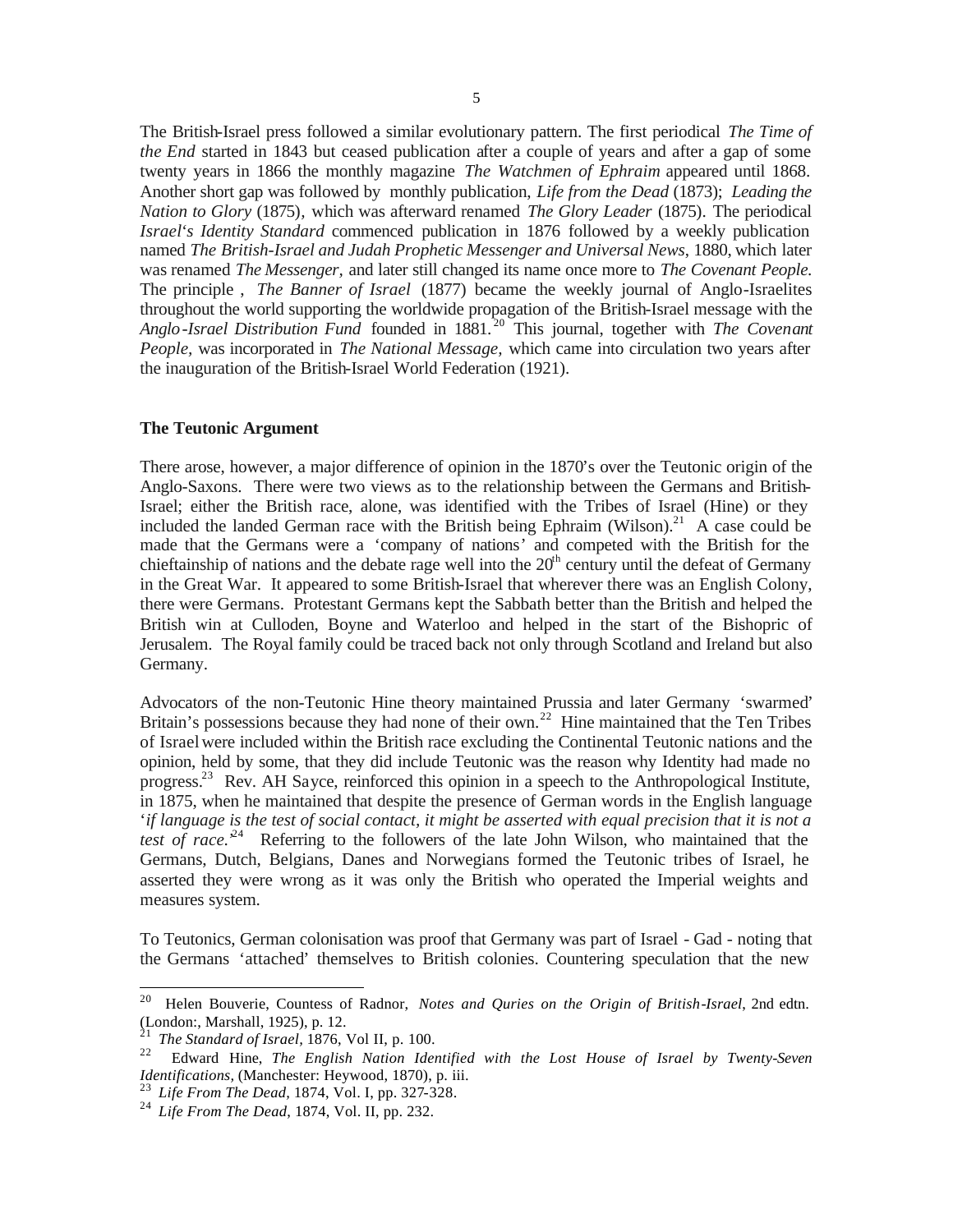Germany, from 1870, was an ocean power holding a colonial empire and war was inevitable, it was pointed out that if Germany (and even France) was part of Israel the outlook would be peace.<sup>25</sup> However, it was conceded that the German annexation policy, e.g. the north coast of New Guinea in  $1884<sup>26</sup>$  was causing concern and German colonial aspirations eventually became one of the issues which forced the topic of confederation of the British Empire to the front of British-Israel commentary at the beginning of the  $20<sup>th</sup>$  century.

In particular, the *Standard of Israel*, mouthpiece of *The Anglo-Israel Association* criticised Hine's '*absurd'* Anglian or anti-Teutonic Theory in which he sought to distribute the several tribes amongst the different social classes of the nation.<sup>27</sup> Hine had identified the Ten Tribes as being together in Britain in that Ephraim were the drunkards and ritualists, Reuben the farmers, Dan the mariners, Zebulan the lawyers and writers, Asher the soldiers etc.<sup>28</sup> They declared that the Germans spread God's word through the many missionaries of the Moravian churches and drew attention to the pettiness of condemning a nation because it differed in national commercial arrangements of weights and measures i.e. metric. Teutonics queried how Hine managed to identify the '*cursed mark of the beast'* with the metric system pointing out that Sharon Turner, on whom both sides depended, spoke of the Teutonic stock of Europe.<sup>29</sup> On  $2^{nd}$  April 1866 Professor Piazzi Smyth of the Royal Society of Edinburgh gave an account of his measurements of the Great Pyramid concluding that whatever it's subsequent use it was originally constructed as a standard for Imperial weights and measures.<sup>30</sup> British-Israel advocated against the French metrical agitators arguing that because of the size of the Empire the Imperial system was better.<sup>31</sup> Not only that, but adoption of the metric system was expensive and as the Imperial system was part of Identity with Israel, MP's advocating adoption of the French metric system were evil.<sup>32</sup> In fact it was the Astronomer Royal Piazzi Smyth, who in 1870, decided that as the Prussian King had adopted the Metric System they were not Israel.<sup>33</sup> Quoting Sharon Turner, Teutonics pointed out the Anglo-Saxons were not of German origin. The fact that they passed through the region now known Germany did not constitute them Germans.

# **Further Anthropological Debates**

Anthropological arguments were not confined to the Teutonic Question and went on to include both philological and phrenological debates as to the origin of British-Israel. Much of the 'historical' justification of British-Israel theories were based on John Wilson's 1840 tome *Lectures on Our Israelite Origin*. Wilson argued that similaritie s between aspects of British and Hebrew language/institutions were more than coincidental. British-Israel contended that many European geographic names were Hebrew in origin for example the Danube, Danzig and Denmark were areas through which the tribe of Dan migrated, hence several of the tribes could be traced in their migration to the British Isles - their promised land. British-Israel further noted the similarity between British and Hebrew Laws indicating the British were of Shemitic origin based on

<sup>25</sup> *Banner of Israel,* 1885, p. 48.

<sup>26</sup> *Banner of Israel,* 1885, p. 49.

<sup>27</sup> *The Standard of Israel, 1876, Vol.II, p. 101.*

<sup>28</sup> Edward Hine, *The English Nation Identified with the Lost House of Israel by Twenty-Seven Identifications,* (Manchester: Heywood, 1870), p. v.

<sup>29</sup> *The Standard of Israel, 1876, Vol II, p. 103-4.*

<sup>30</sup> *Watchmen of Ephraim,* Vol. I, p. 232.

<sup>31</sup> *Life From The Dead,* 1873, Vol. I, p. 21.

 $\frac{32}{33}$  *Life From The Dead*, 1874, Vol. I, p. 188.

<sup>33</sup> Edward Hine, *The English Nation Identified with the Lost House of Israel by Twenty-Seven Identifications,* (Manchester: Heywood, 1870), p. 96.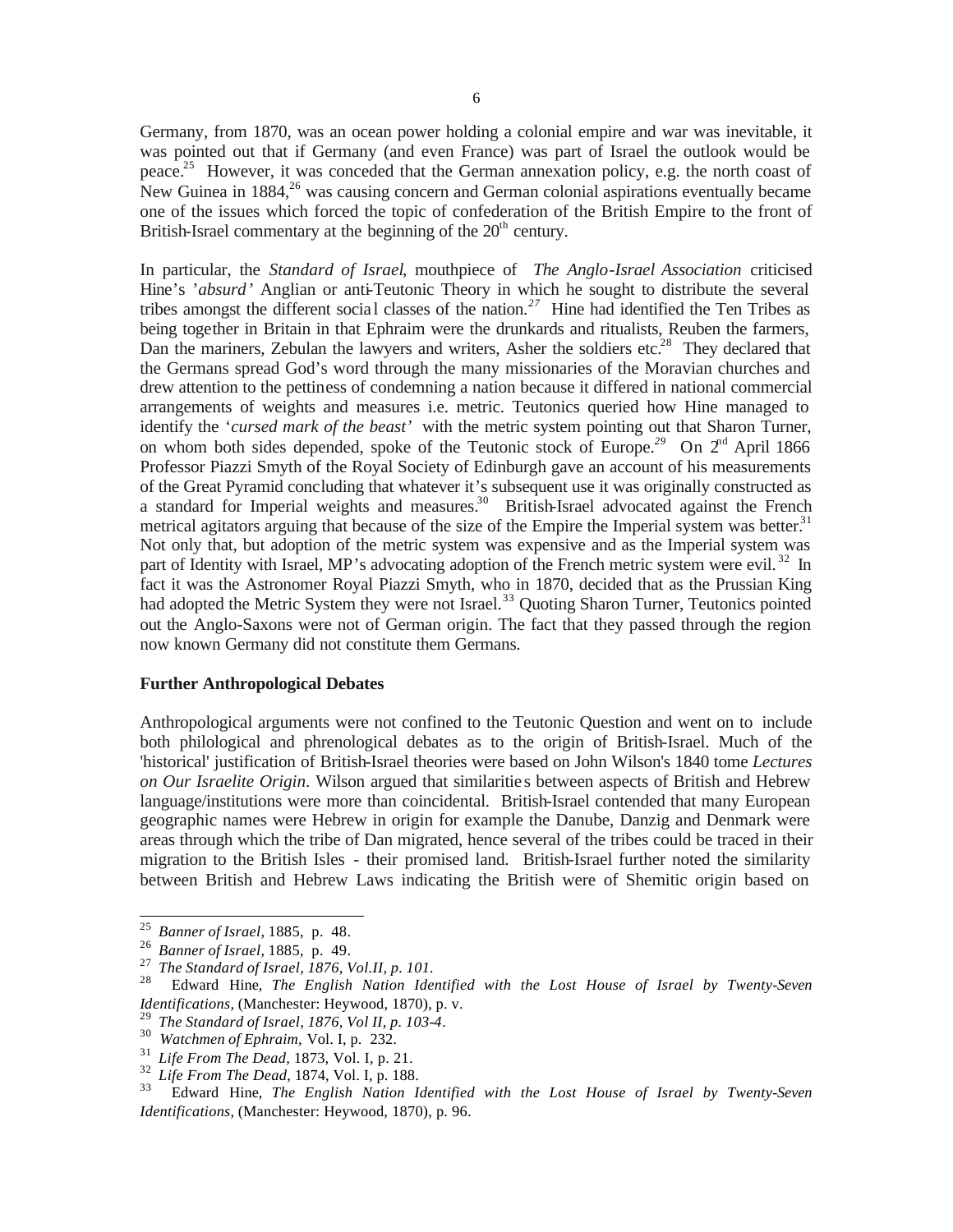Anthropologists, in objecting to the British-Israel argument, maintained that a community of language did not imply a community of race and that language was only an index to contact between tribes. They were mistaken in their accusations as John Wilson never maintained that language was an indication of racial origin 'The use of German by the Russian Jews does not prove that are of the same race as the Germans; it merely indicated their previous sojourn in Germany<sup>35</sup>. Bishop Titcomb agreed and maintained a philological proof of Hebrew in the English language 'English Jews speak English; German Jews, German, and so on. Is not then knowledge of Hebrew alone reservedly reason of their faith in Scripture.<sup>36</sup> However, Dr James Andrew, in his *Hebrew Dictionary and Grammar* (1823) maintained 'The dispersion and incorporation of the Ten Tribes of Israel amongst the Assyrian and other northern nations, accounts most satisfactorily for the numerous traces of the Hebrew language that still remain amongst the languages of Europe'.<sup>37</sup> Hebrew need not have turned into Anglo-Saxon but simply have dropped out of use with intermarriage obliterating physiological traits.

In 1876, The London Anthropological Society invited Edward Hine to present a paper on the British-Israel movement which was met with ridicule.<sup>38</sup> The Society rested its objections on the opinion that much of Identity rested on bible prophecy and that it was '*impossible for any scientific Society to bring prophecy to bear on the discussion of a purely scientific question.'* 39 British-Israel occasionally generated seemingly negative evidence such as alcohol abuse and a short anonymous article in *The Standard of Israel* listed drunkenness as a characteristic of the British race and observing that that Ephraim was noted for drinking in Isaiah's time with *'*A woe is pronounced upon the drunkards of Ephraim' *(*Isaiah 28:1). However, the subsequent passage, 'The drunkards of Ephraim are to be trodden down and destroyed' *(*Isaiah 28:3) led the author to query as to why Christians and those concerned for the welfare of the nation did not relinquish liquor.<sup>40</sup> The anthropologists maintained that his Identity of drunkenness with Israel could be applied to other nations, however Hine denied, untruthfully, ever using this form of identity.<sup>41</sup>

It was maintained that Identity with Israel fulfilled a social, political and defence function when *the* ransomed of the Lord shall return, and come to Zion with songs and everlasting joy upon their heads; they shall obtain joy and gladness, and sorrow and sighing shall flee away' *(Isa.*  35:10<sup>42</sup> Socially, this was interpreted that the return to Palestine would lead to the abolition of sorrow saving the country a fortune. In the case of drink, Hine believed the Temperance Societies had failed but God did not require total abstinence.<sup>43</sup> Politically, money would be saved on defence costs in that '*five of you shall chase a hundred, and a hundred of you shall put ten thousand to flight'* (Leviticus 26:8) was proved when only ten British men under Sir John Glover defeated the Ashanti.<sup>44</sup> Israel's return shall be peaceful '*Jacob shall return, and shall be in rest,* 

<sup>34</sup> *Banner of Israel,* 1880, Vol. IV, p. *86.*

<sup>35</sup> John Wilson, *Lectures on Our Israelitish Origin*, (London: Nisbet, 1876), p. 184.

<sup>36</sup> *Leading the Nation to Glory,* 1876, Vol. II, p. 36.

<sup>37</sup> John Wilson, *Lectures on Our Israelitish Origin*, (London: Nisbet, 1876), p. 190.

<sup>38</sup> *Leading the Nation to Glory*, 1876, Vol. II, p. 6.

<sup>39</sup> *Leading the Nation to Glory,* 1876, Vol. II, p. 17.

<sup>40</sup> *The Standard of Israel*, 1875, p. 10.

<sup>41</sup> *Leading the Nation to Glory*, 1876, Vol. II, p. 8.

<sup>42</sup> *Leading the Nation to Glory,* 1876, Vol. II, p. 293.

<sup>43</sup> *Leading the Nation to Glory,* 1876, Vol. II, p. 295.

<sup>44</sup> *Leading the Nation to Glory,* 1876, Vol. II, p. 260.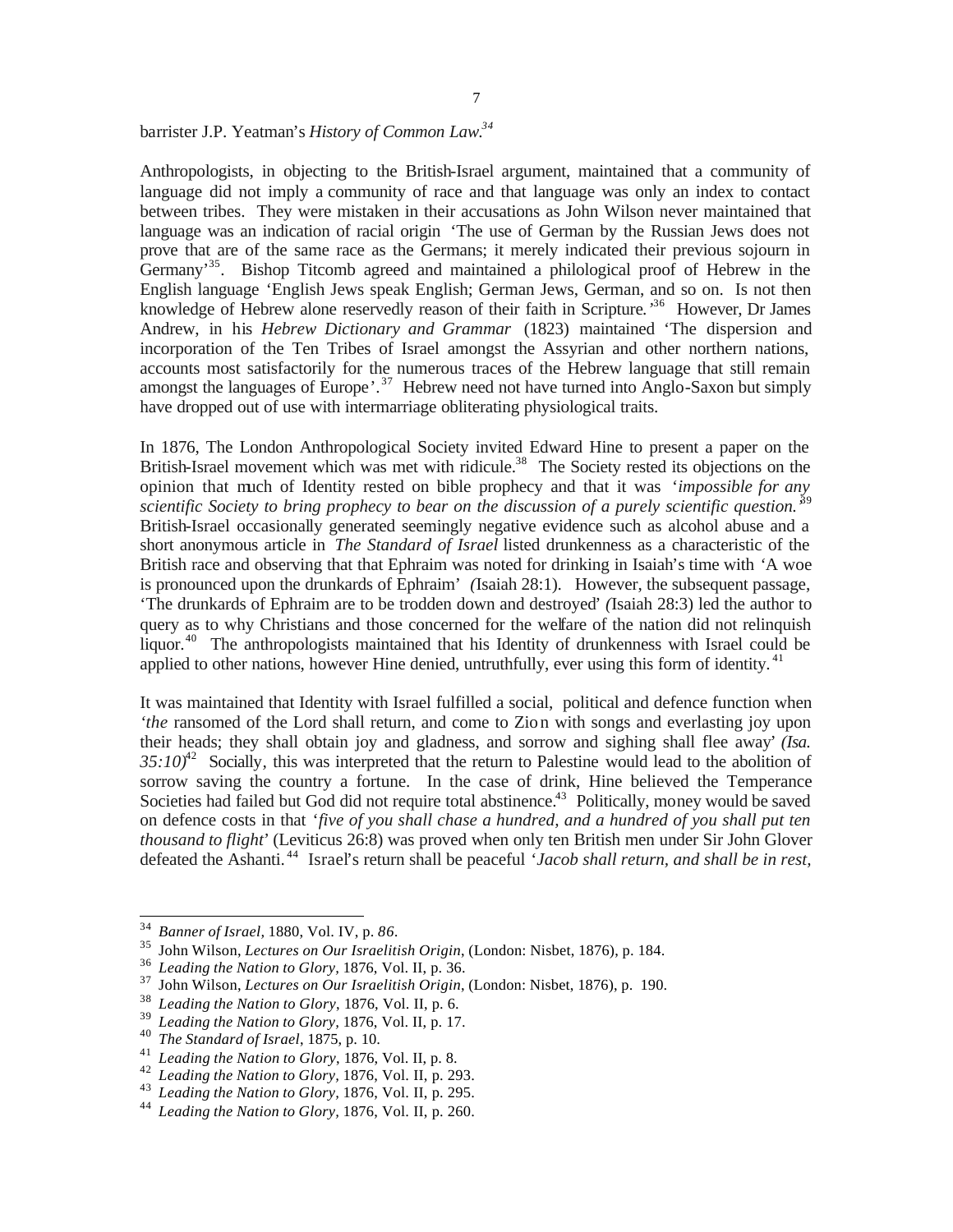and be quiet, and none shall make him afraid' (Jer. Xxx.10).<sup>45</sup> A.L. Lewis, Honorary Secretary of the London Anthropological Society alleged that the promoters of British-Israel '*advocate the reduction of the sums spent on national defences, as of the number of men maintained for that purpose, on the ground that we, being Israel, cannot be conquered.'* 46

Edward Hine also insisted the skulls of Englishmen were similar to Jews but dissimilar to Germans and other Gentiles, a point with which the society disagreed 'Thus saith Mr Hine, "the Jews have two legs and Englishmen have two legs, therefore Englishmen are Jews! What nonsense*!'* . <sup>47</sup> However Hine had never said the English were Jews he was only repeating John Wilson Christian phrenological view that:

'The educated Jewish and English heads are of the same general form; and what is far from being the case among several branches of the Caucasian family, they are the very largest possessing any pretension to beauty.' and 'many among us bear the peculiar features of the race even more prominently than the Jews - beauty, activity, integrity and progress'. 48

However, despite this extensive debate, British-Israel was more than happy to quote a 1917 excerpt from the Daily Express on the phrenology of Prussian officials 'They have the shaven head of the criminal, the prognathous or undershot jaw of the recidivist, the crooked mouth of cruelty, and generally an expression of crude animalism.' 49

#### **Church of England**

The British-Israel movement crossed denominational lines but was predominantly Anglican but despite an anchor in the Church of England, British-Israel appealed across multi-denominational Protestantism. The key to this was its literal interpretation of the Old Testament in stressing its identity with the British Empire, as opposed to divisive spiritual interpretations. The *Church Quarterly* criticised this in that the movement '*is* found to weaken the hold of practical religion over its adherents without giving them anything in its place<sup>50</sup> and 'Like Good Templarism, Plymouth Bretherenism or Freemasonary, it is a quasi-religion and, once accepted, is looked upon as the most important of all religious truths.<sup>51</sup> An argument countered by British-Israel, which insisted that the knowledge of being one of God's chosen people reinforced their Christianity and supported by the influential Bishop Titcomb maintained that the Reformation liturgy, drawing heavily on the Hebrew Old Testament, was granted by God to British-Israel and that the reiteration of the Ten Commandments on Sundays and Holy days was peculiar to Anglicans and in 1897, Dr Potter, archbishop of York, had pleaded at the Lambeth Conference for a more definite union between the branches of the 'Church of Anglo-Saxon Christians'.

It is ironic that a proposal, to strengthen kinship between Anglicans and Lutherans, originated with the King of Prussia, Frederic William IV., who sent the Chevalier Bunsen to England in the summer of 1841, as a special envoy. Bunsen, Prince Albert, Lord Shaftesbury, Archbishop of Canterbury Howley and Bishop of London Blomfield founded a Protestant bishopric in Jerusalem consecrated by English bishops and exercising jurisdiction over both England and German

<sup>45</sup> *Leading the Nation to Glory,* 1876, Vol. II, p. 247.

<sup>46</sup> *Life From The Dead*, 1874, Vol. I, p. 314.

<sup>47</sup> *Leading the Nation to Glory,* 1876, Vol. II, p. 10.

<sup>48</sup> John Wilson, *Lectures on Our Israelitish Origin*, (London: Nisbet, 1876), p. 284.

<sup>49</sup> *Banner of Israel,* 1917, p. 407.

<sup>50</sup> A. Watcher, *Christ in Joseph: A Reply To "Anglo-Israelism" in The Church Quarterly Review July, 1880*, (London: Rivingtons, 1880), p. 25.

<sup>51</sup> Anon., 'Anglo-Israelism', *The Church Quarterly Review*, Vol. X (1880), pp. 319-337.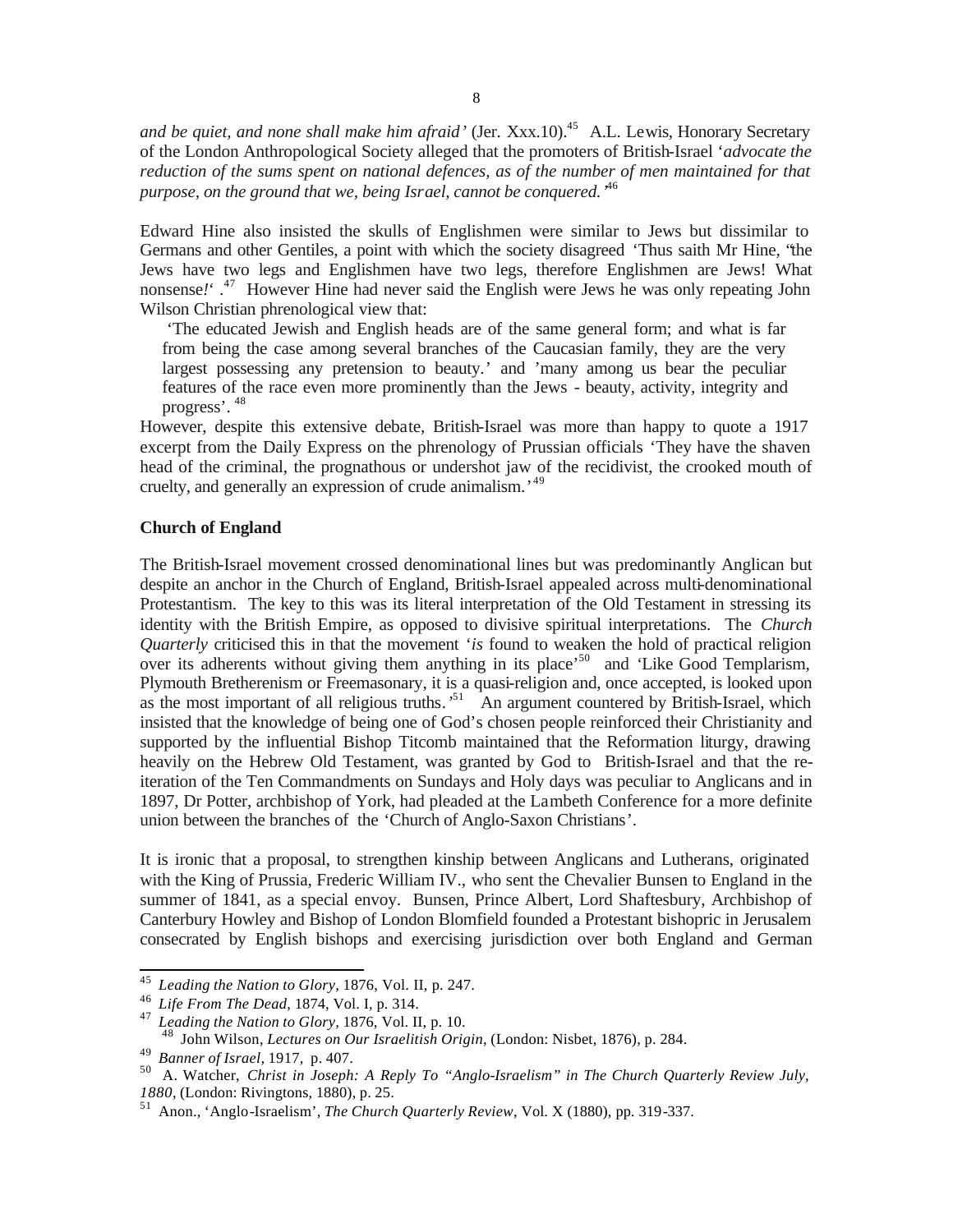Protestants, which was carried into effect by 1841 Act of Parliament.<sup>52</sup> The first bishop Michael Solomon Alexander was a converted rabbi. The Jerusalem bishopric caused a stir amongst Tractarian churchmen and John Henry Newman described it as one of *'*three blows which broke me*'*, leading to his departure from the Church of England. In 1845, Newman cited his 'fear that the Church of England stood in danger of being taken over by the Christian Israel Identity movement'<sup>53</sup> as one of his reasons for leaving the Anglican Church to embrace Roman Catholicism. Bishop Titcomb asserted that some believed Protestantism and Catholicism were more a matter of race than belief but he himself did not believe it was a question of ethnology. But Titcomb did maintain that the only nations yielding to the Protestant faith were Teutonic and according to Jeremiah iii, Israel during her 'converted' state would commence a meagre return of a few of her sons to Palestine alluding to the accomplishment by the establishment of the Jerusalem Bishopric on Mount Zion under the protectorate of England and Germany.<sup>54</sup>

However, despite a significant clerical membership, it was admitted, by British-Israel in 1880, that British-Israel was reviled by the clergy, as a whole.*<sup>55</sup>* Bishop Beckles regretted that the clergy, in general, did not give the subject the study it deserved. In fact, In replying to a particularly critical article in *The Church Quarterly Review,* British-Israel asserted 'The clergy generally seem to have the happy knack of reading Holy Scriptures with their brains in their pockets, and their eyes in their commentaries'.<sup>56</sup> In the *Church Times*, of 12<sup>th</sup> June 1885, British-Israel was compared to the Mormons in what and declared to be the latest development of "*Chosen Peopleism*" a phenomenon which has 'perpetually appeared and re-appeared in the world, but always with disastrous results' dismissing British-Israel as a religious equivalent of craving for aristocratic distinction. <sup>57</sup>

British-Israel maintained that observation of the Sabbath was an identifying feature not only of the Anglican faith but also of British-Israel. Edward Hine vigorously opposed John Stuart Mill's opinion that 'it was only strictly binding on the Jews*'* on the basis that the Jews were part of Israel and Britain *was* Israel.<sup>58</sup> The Reverend J. Tomlin asserted the national observation of the Sabbath was a characteristic distinction of Great Britain compared to continental nations, both Protestant and Catholic. The Sabbath question invariably spilled over into the Teutonic question and a letter to the *St James Gazette*, of 11<sup>th</sup> May 1885, by Prince Bismarck was taken as proof of that Germans were not Israel:

'I must say that when I was in England I always had a painful and uncomfortable impression of the English Sunday; and I was always glad when it was over. I am sure, too, that many Englishmen had the same feeling about it for they…were overjoyed when Monday dawned...thank God that we live not under the yoke of an English Sunday.<sup>59</sup>

Attempts to reverse this had been thwarted by both *The Lord's Day Observance Society* and the Conservative government.<sup>60</sup>. In 1855, a bill restricting Sunday trading was presented to Parliament and already irritated by the previous year's act restricting Sunday drinking hours, on

<sup>52</sup> David Newsome, *The Parting of Friends: The Wilberforces and Henry Manning*, (Michigan: Eerdmaas, 1993), p. 289.

<sup>53</sup> Patience Strong *Someone had to say it*, (London: Bachman & Turner, 1986), p.86.

<sup>54</sup> *The Nations Glory Leader*, 1876, Vol. III, p.196.

<sup>55</sup> *Banner of Israel,* 1880, Vol. IV, p. *272.*

<sup>56</sup> A. Watcher, *Christ in Joseph: A Reply To "Anglo-Israelism" in The Church Quarterly Review July, 1880*, (London: Rivingtons, 1880), p. 27.

<sup>57</sup> *Banner of Israel,* 1885, p. 291.

<sup>58</sup> *Life From The Dead,* 1873, Vol. I, p. 33.

<sup>59</sup> *Banner of Israel,* 1885, p. 242.

<sup>60</sup> *The Banner of Israel*, 1875, p. 76.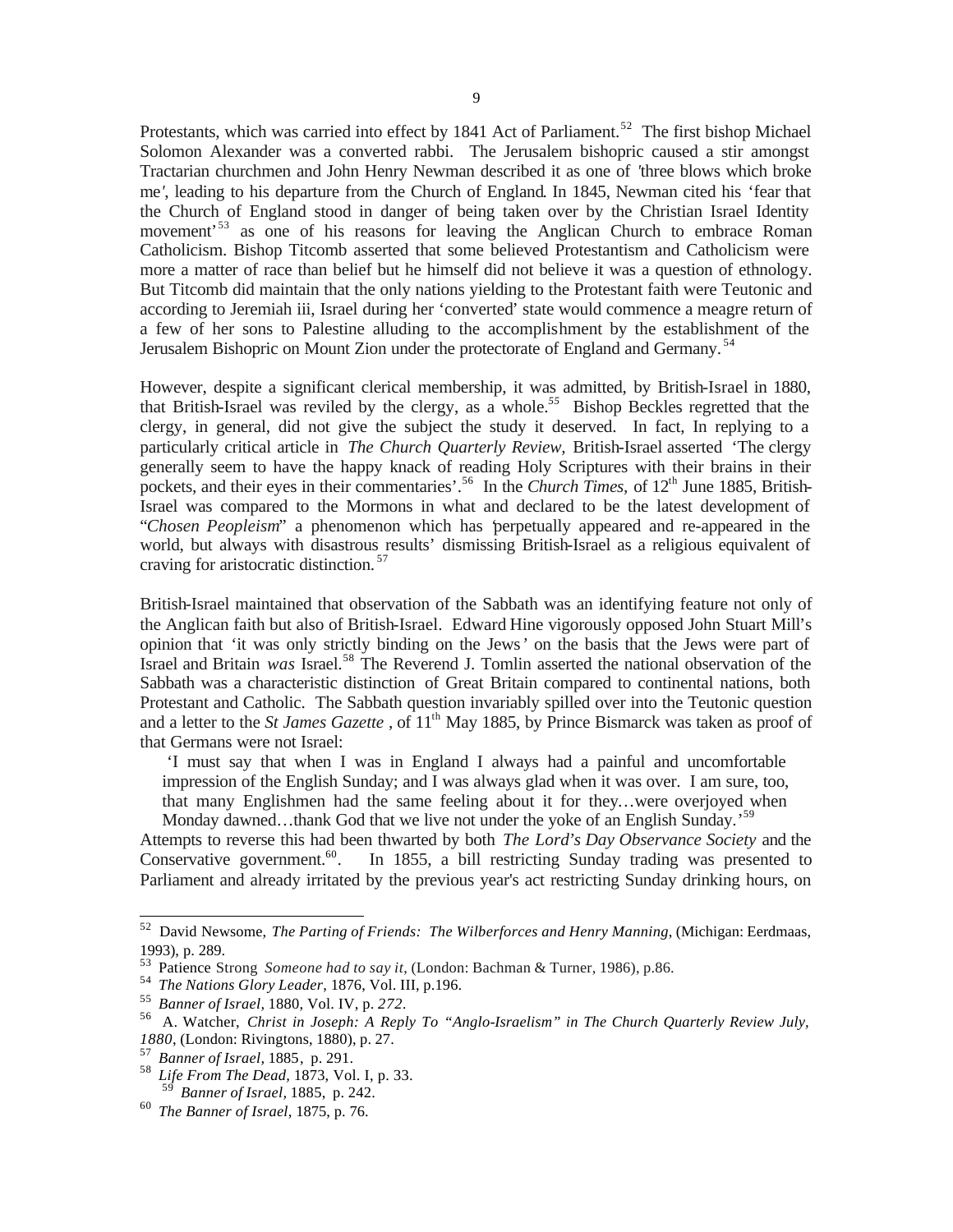three Sundays in June and July the working classes demonstrated in Hyde Park. Karl Marx, who was present, thought that the English revolution had begun. British-Israel was adamant about keeping the Sabbath special, unlike on the continent and Robert Morrell's *The National Sunday League,* who argued that on the Continent innocent Sunday amusement and recreation did not lead to more Sunday labour than existed without them in England.In fact, France's legalising of labour on the Sabbath, in 1880, was judged by British-Israel to be a rebellion against God.  $^{61}$ 

# **Catholics**

A key objection to the Catholic church was the 1829 Roman Catholic Act, which many British-Israelites saw as allowing papal power back into legislature<sup>62</sup>. Opponents maintained emancipation contradicted the King's oath to 'maintain to the utmost of his power the Protestant Reformed religion established by Law' and were further inflamed by Edward VII's visit to western Ireland, where he passed under banners proclaiming *'*Welcome to the Friends of the Pope'.<sup>63</sup> John Wilson saw a strong connection between religion and politics citing the defeat of papal supporters in the Italian unification wars, the defeat of Catholic Austria at the hands of the Protestant Prussia and in 1867 went as far as claiming the Pope was the anti-Christ.<sup>64</sup> British-Israel considered the Jesuits to be the main agents of Rome in Britain alleging that Catholics were restricted by Papal infallibility, as against the free thought of Protestants, which had enabled the progress of protestant nations since the Reformation.<sup>65</sup> Latin nations were devoid of morality as criminals were protected by the confession process<sup>66</sup> and Edward Hine regarded nuns as 'silly women' with cross appendages round their necks and priests were 'feminine men'. 67

The re-establishment, by Pope Pius IX, of the English Catholic hierarchy, was to the liberals an extension of full religious liberty but to others it was a sign that the Church of England was in retreat before the Catholic Church. Disraeli had opinioned that Rome was infiltrating all levels of British society and the presence in Parliament, in 1906, of 83 catholic MPs confirmed to many British Israelites that the papacy was not a religion but a colossal political system.<sup>68</sup> Paranoia about the intentions of the Catholic Church may well have been justified and British-Israel reminded readers of the danger, in 1880, quoting a lengthy sermon from Cardinal Manning's address to the 3rd Provincial Council of Westminster.

'This  $19<sup>th</sup>$  century will make a great epoch in the history of the Church...It is good for us to be here in England. It is yours, right reverend fathers , to subjugate and to subdue, to bend and break the will of an imperial race, the will which, as of Rome of old, rules over nation and people, invisible and inflexible…You have a great commission to fulfill, and great is the prize for which you strive. Surely a soldier's eye and a soldiers heart…Protestantism weakened in England, it is paralysed everywhere; conquered in England, it is conquered throughout the world; once overthrown here, all is but a war of detail.' *69*

However, fourteen years later, in 1884, at the annual Meeting for the Suppression of the Opium

<sup>61</sup> *Banner of Israel,* 1880, Vol. IV, p. 54.

<sup>62</sup> *The British Ecclesia,* p. 149.

<sup>63</sup> *The British Ecclesia,* p. 149.

<sup>64</sup> *Watchmen of Ephraim,* Vol. I, p. 484.

<sup>65</sup> *Life From The Dead*, 1873, Vol. I, pp. 36-37.

<sup>66</sup> *Life From The Dead,* 1873, Vol. I, p. 102.

<sup>67</sup> *Life From The Dead,* 1874, Vol. I, p. 184.

<sup>68</sup> *The British Ecclesia,* p. 149.

<sup>69</sup> *Banner of Israel,* 1880, Vol. IV, p. *237.*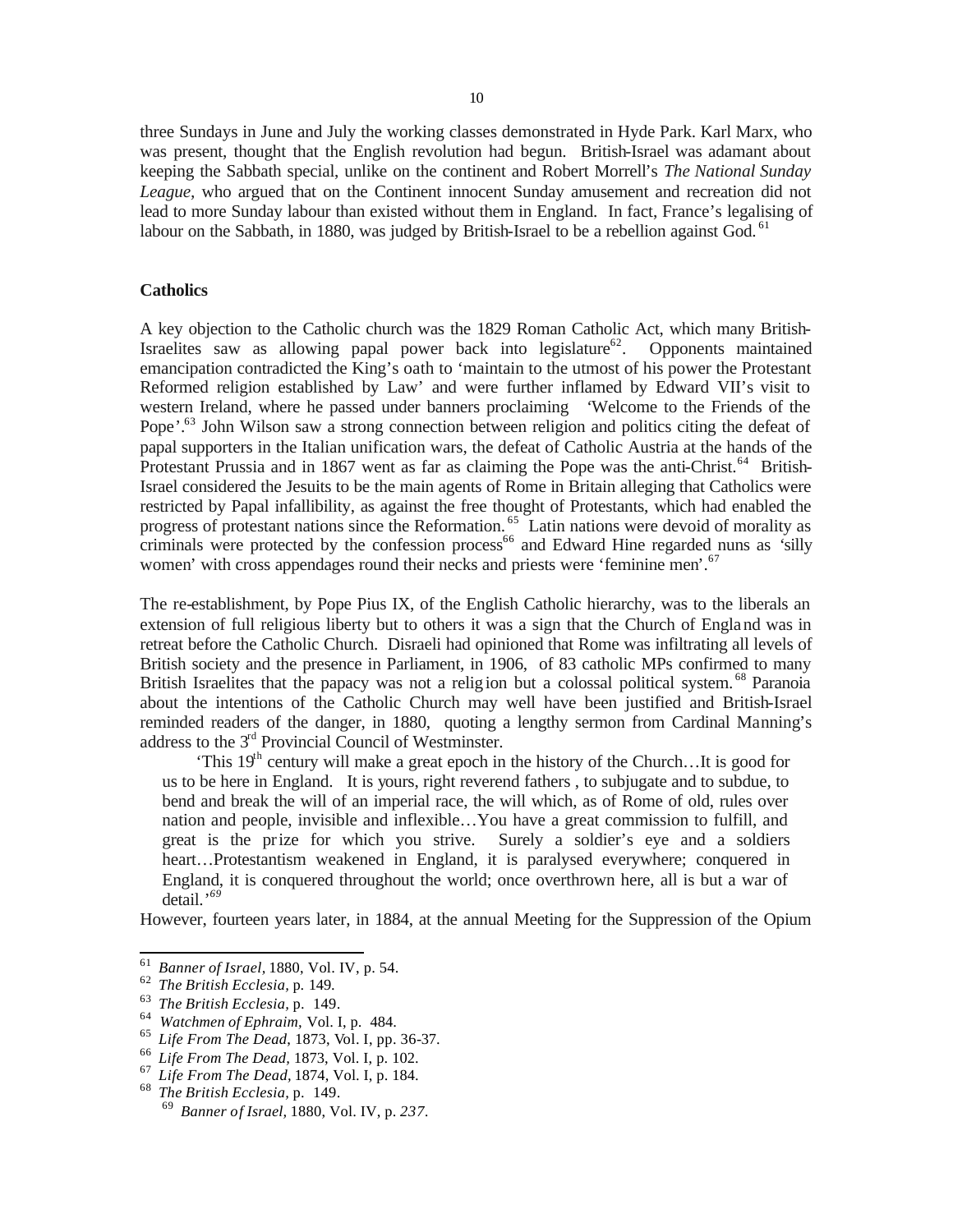Trade, Manning stated 'I therefore believe, that, in these latter days, the great British Empire has been built up, not by us, but for us.', which heartened British-Israel immensely.<sup>70</sup> This concern was again reflected by British-Israel in it's alarm at Catholic Lord Ripon's appointment as Viceroy of India in 1880, 'All we can say to that is, that his lordship is a very poor convert to Rome if he does not use his great influence to the very utmost to serve his church.<sup>71</sup> This fear was fuelled by Lord Hartington's anouncement in the Commons, in 1880, that it was up to Lord Ripon to decide if the 'Gates of India ' - Kandahar - were to be relinquished after acquitring them at the Treaty of Gandamah. The Reverend H. Tristram of the Soc iety for Promoting Christian Knowledge met with Daourd Pasha, Governor of the Lebanon, a Christian as stipulated by the Great powers after the 1860 murders. The governor had published a large work on the history of Teutonic stock and attributed the present liberties of England to the malign influence of the Roman Catholics on the continent, which British-Israel eagerly recorded.<sup>72</sup>

It was not only in England that British-Israel felt the Vatican was undermining the Protestant faith. The Bishop of Jerusalem, in 1866, remarked that evangelisation of the natives of Palestine was failing due to the unwillingness of the Turkish authorities to tolerate Protestants and that the Catholics were gaining the upper hand.<sup>73</sup> Quoting an un-named provincial journal, in 1876, Rome, under Pius IX, was allegedly going to make Palestine a Roman Catholic province in a deal with the Turks. And a 'whip' was going round leading Roman Catholics to raise capital to attract emigrants from European Catholic countries. British-Israel acknowledged that they did not know the truth of the story but it was contrary to biblical prophecy and therefore the work of Satan.<sup>74</sup> John Wilson, saw this as an opportunity rather than a threat and noting the derth of Protestants stated 'parties are so well balanced as regards Jews, Latins, Greeks, Armenians, Syrians, Arabs, and Turks, that there is no mediating powers so well adapted for promoting peace in the land as the English.' However, he added a cautionary note that Britain should not selfishly take political and commercial advantage of Palestine.

As the twentieth century approached the Great War, this anti-Catholicism increasingly mutated into anti-German propaganda. Publications such as *British Ecclesia* and *British-Israel Ecclesia*  sought out any perceived link between the Kaiser and The Vatican. Ironically, the editor E.T. Wiseman was a relative of Cardinal Wiseman but foremost a self-publicist in the Edward Hine mould. Adherents believed in the notion of 'British Hebrews' claiming decent from the ancient British Church apostolically planted at Glastonbury in AD 35 succeeding from the Jewish church, as opposed to Rome, and advocating the re-establishment of the Sabbath on Saturdays.<sup>75</sup> Wiseman even authored his own bible, which George V was petitioned to authorise, in 1911 but rejected by Herbert Asquith.<sup>76</sup> However the readers of *British Ecclesia* were not without humour as one reader noted the editor had sent him a British-Israel postcard '*printed in Austria'*. <sup>77</sup> The conflation of German territorial expansion with the Vatican was, to British-Israel, justified. With Cardinal Manning's assertion in *The Tablet*, of January 24, 1874 that in order to restore Papal power, a mighty European war would have to take place, which would '*exceed in horrors'* and British-Israel alleged that priests confessed their sympathy with Germany and directing their

<sup>70</sup> JH Titcomb, *A Message to the Church from the Nineteenth Century*, (London: Robert Banks, 1887), p. 85.

<sup>71</sup> *Banner of Israel,* 1880, Vol. IV, p. *260.*

<sup>72</sup> *Watchmen of Ephraim,* Vol. I, p. 461.

<sup>73</sup> *Watchmen of Ephraim,* Vol. I, p. 131.

<sup>74</sup> *The Nations Glory Leader*, 1877, Vol. IV, p. 176.

<sup>75</sup> *The British-Israel Ecclesia,* 1910, p. 559.

<sup>76</sup> *The British-Israel Ecclesia,* 1911, pp. 27-28.

<sup>77</sup> *The British Ecclesia,* 1906, p. 212.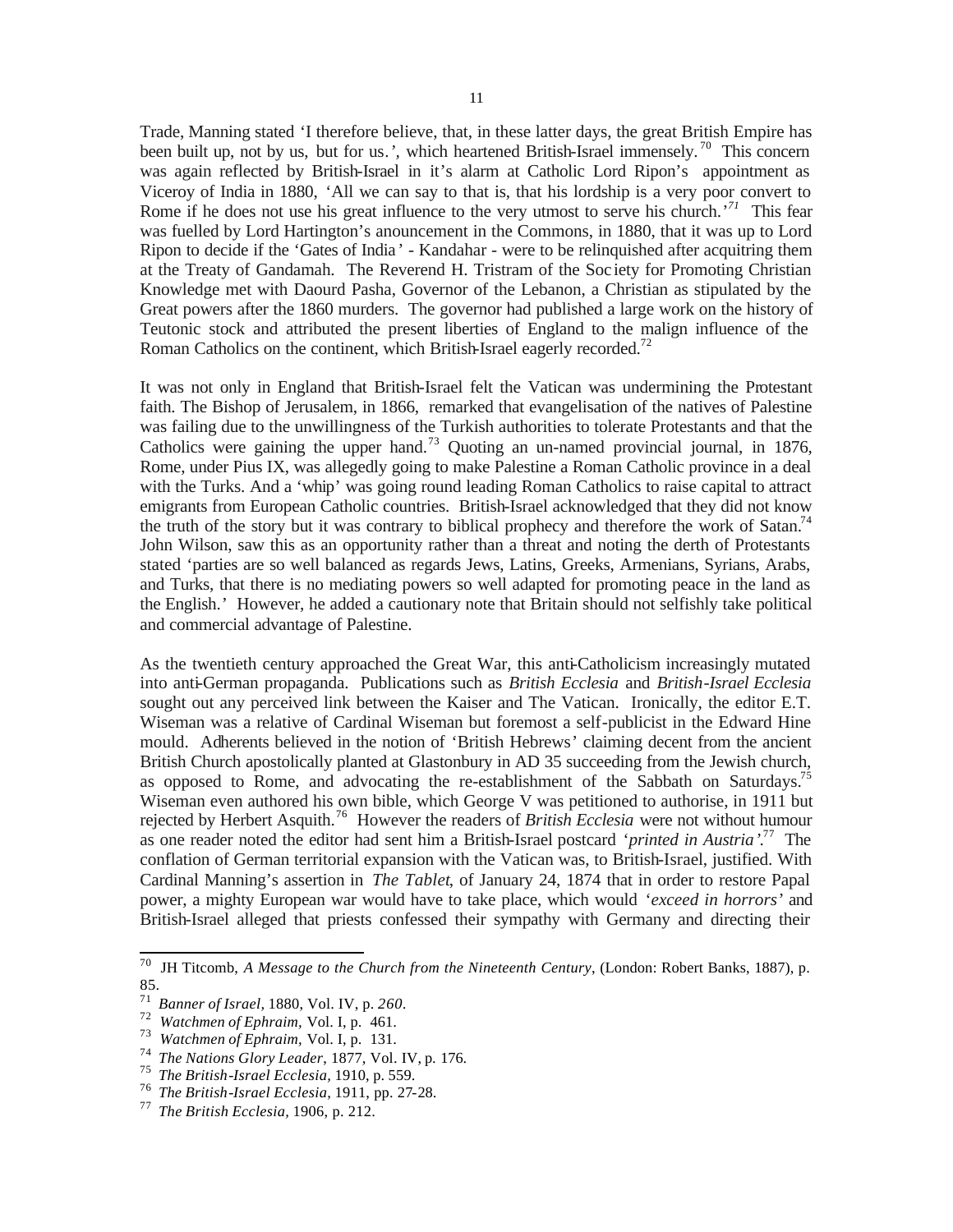efforts towards weakening the country in order to prepare for the success of a German invasion.<sup>78</sup>

#### **Jews**

In racial terms, this concept of "chosen people" appeared to put British-Israel at odds with the Jewish community. Nothing was further from the truth. To British-Israel, every Jew was an Israelite but every Israelite was not a Jew. Israel referred to the larger northern kingdom of ten tribes, whilst Jew referred to the smaller southern kingdom of Judah. John Wilson writing on the restoration of the Jews, in 1866, maintained it was desirable for Palestimne to be occupied by 'a friendly people; having all the advantages of European enlightenment; with whom we can have important commercial relations; and who may open up new markets for our manufacturers, and give an impetus to civilization all over the East.' However, he maintained that repentance and faith were pre-requisites of a happy restoration 'whilst continuing in the same mind as they were when cast out of the Lord's inheritance about eighteen centuries ago, the Jews cannot without fearful disaster, be received back there into power and possession.<sup>79</sup> However, he noted that although the world had begun to participate in Christian kindness for Jews others thought that they had been too eager in their pecuniary interests among the Gentiles and should be restored quickly to their homeland.<sup>80</sup>

John Wilson made contradictory statements on this subject maintaining that the Jews should be converted to Christianity but not necessarily before the Second Coming. In 1900, SJ Deutschberger, a converted Jew and head of 'The Industrial Mission to the Jews' became General Secretary of the British-Israel Association.<sup>81</sup> In 1874, there was an allegation by one Rev. John Wilkinson of Mildmay Mission To The Jews that British-Israel had reduced contribution for conversion work by thousands of pounds.<sup>82</sup> According to *The Times* every conversion from Judaism cost the *Society for Promoting Christianity among the Jews* at least  $\text{\pounds}2000$ .<sup>83</sup> However, it had not always been an acrimonious relationship as a pillar of the "London" Jew's Society" , William Marsh, had alluded that he found several points of British-Israel convincing, at a public meeting in Leamington, in 1840, and had also subscribed to *The Time of the End Prophetic Witness*, in 1844. <sup>84</sup>

British-Israel needed a Jewish state in Palestine for theological reasons but it didn't necessarily mean they liked the Jews. In 1874, Hine reported that certain Christian churches have suggested that a trickle of Jews in Palestine represented the scriptural return of Israel to their land<sup>85</sup>. Hine dismissed these Jews as 'a miserable lot - may fairly be discarded as beggars; men without soul, without spirit; content to degrade their nationality by being satisfied to live upon the charity.'and emphasised they must return **with** Israel. Further, Hine advocated that Jewish venture capitalists, such as Rothschild's and Montefiores, purchase and invest in Palestinian land but acknowledged this was currently hindered by Turkish rule.<sup>86</sup> However, Hine did predict that the safety

<sup>78</sup> Vigilant, *The Great war and The Secret Enemies in Our Midst*, (London: Banks, 1915), pp. 4-6.

<sup>79</sup> *Watchmen of Ephraim,* Vol. I, p. 158.

<sup>80</sup> *Watchmen of Ephraim,* Vol. I, p. 159.

<sup>81</sup> *Watchmen of Ephraim,,* 1867/8, Vol. II, p. 209.

<sup>82</sup> *Life From The Dead*, 1874, Vol. I, p. 126.

<sup>83</sup> Cannon Fremantle, *Reply to Objections to the Israelitish Origin of the Anglo-Saxon People at the Anniversary Meeting of the London society for Promoting Christianity among the Jews May 1875,* (London: Guest, 1876), p. 19.

<sup>84</sup> John Wilson, *Lectures on Our Israelitish Origin*, (London: Nisbet, 1876), p. 427 & 430.

<sup>85</sup> *Life From The Dead,* 1874, Vol. I, p. 294.

<sup>86</sup> *Life From The Dead,* 1874, Vol. II, p. 6-7.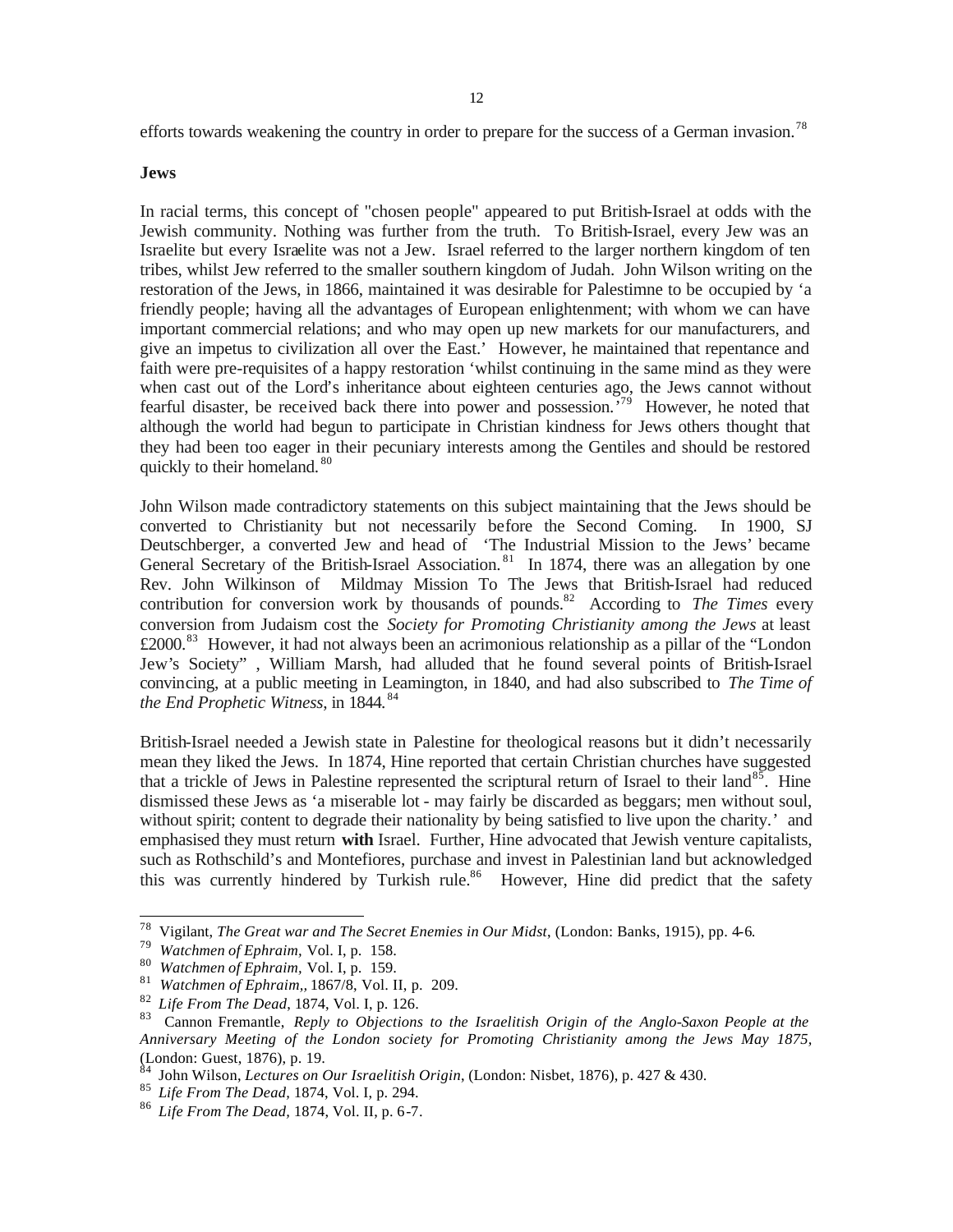protection of Britain's routes to India, would force her to take a deeper interest in Palestine.<sup>87</sup>

The Anglo-Jewish community reflected British-Israel's policy on Palestine and the *Jewish Chronicle* forecast that Palestine was to be the trading centre between East and West, and trading suited the Jews. However, they were afraid Russia wanted Palestine and proposed that as England was the only country that looked favourably on the Jews, England should aid settlement in Palestine.<sup>88</sup> The leader in the *Jewish Chronicle*, of 20<sup>th</sup> August 1875, stating *'Think only of Palestine under the mild sceptre of Queen Victoria, of the Union Jack waving from the top of Mount Zion'* was reflected in British-Israel as support for their opinion that as the Turkish Empire crumbled, England must rule Palestine as the French, Germans and Russians must not be allowed to hinder access to India.<sup>89</sup> i.e. This would fulfil the biblical prophecy that '*In these days the House of Judah shall walk to the House of Israel, and they shall come together out of the*  Land of the North to the land that I have given to their fathers for an inheritance.' (Jer. iii. 18).<sup>90</sup> However, the Anglo-Jewish community, whilst acknowledging the Ten Tribes, did not exhibit a reciprocal opinions that the British were part of Israel. The *Jewish Chronicle*, on 2<sup>nd</sup> May 1879, stated 'The fate of the Lost Ten Tribes is a mystery which has a peculiar fascination for some minds…The Scriptures speak of a future Restoration of Israel…The problem, then, is reduced to the simplest form. The Ten Tribes are certainly in existence. All that has to be done is to discover which people represent them.'

British-Israel often berated the inability of the Anglican and Non-conforming ministries to see the Scriptural distinction between Israel and Judah and speculated that the sympathy between Jews and Britain was an ethnic instinct remarking on the current Master of the Rolls, Sir George Jessel, being an unconverted Jew 'The Lord loves the Jews! Christian Israelites, bear that in mind!'.<sup>91</sup> This was reflected by the Anglo-Jewish community in an article in *The Jewish Chronicle,* on 28th April 1876, referred to Jewish feeling towards Britain on the dissolution of the Turkish Empire and the prospects of the English ruling Palestine

*'England has given so many proofs of her feeling towards the Jewish people that they could not wish to see the land of their forefathers under safer keeping than that of Great Britain…And if the English are not the bretheren of the Jews according to the flesh, as is contended by those who maintain that the Anglo-Saxons are descended from the Ten tribes, they certainly act towards them as kinsmen in spirit and feeling.'* 92

Palestinian Jewish feeling, to wards Britain was again reflected in a prayer drawn up by leading Jewish Rabbis in Jerusalem at the Synagogue of Beth Jacob, in that 'the English nation who protect and shield thy people Israel from oppression - O Lord, this great people have sent their chosen mighty men to fight a just war and to promote equality and equity to all her people alike.'

Some British-Israel, such as Rev. Thomas Howlett, were against the Palestine answer maintaining that the Scriptures were against both colonisation and assimilation. In his view, the Jews and Anglo-Saxons had a racial affinity, whilst most nations regarded them as aliens. His objections to re-settlement in Palestine as a nation were that Palestine was part of Turkey and coveted by Russia; both of which were anti-Jewish, and the days of the small independent nation were over. He maintained that intelligent, wealthy and influential Jews were opposed to colonisation

<sup>87</sup> *Life From The Dead,* 1874, Vol. I, p. 347.

<sup>88</sup> *Life From The Dead,* 1875, Vol. IV, p. 17.

<sup>89</sup> *Leading the Nation to Glory,* 1875, pp.297-298.

<sup>90</sup> EN Dixon, *The Divine Plan in the Government of the World proved by the Great European War*, 2nd. edtn. (London: Imperial British-Israel Association, 1919), p. 18.

<sup>91</sup> *Leading the Nation to Glory,* 1876, Vol. II, p. 283.

<sup>92</sup> *Leading the Nation to Glory,* 1876, Vol. II, p. 233.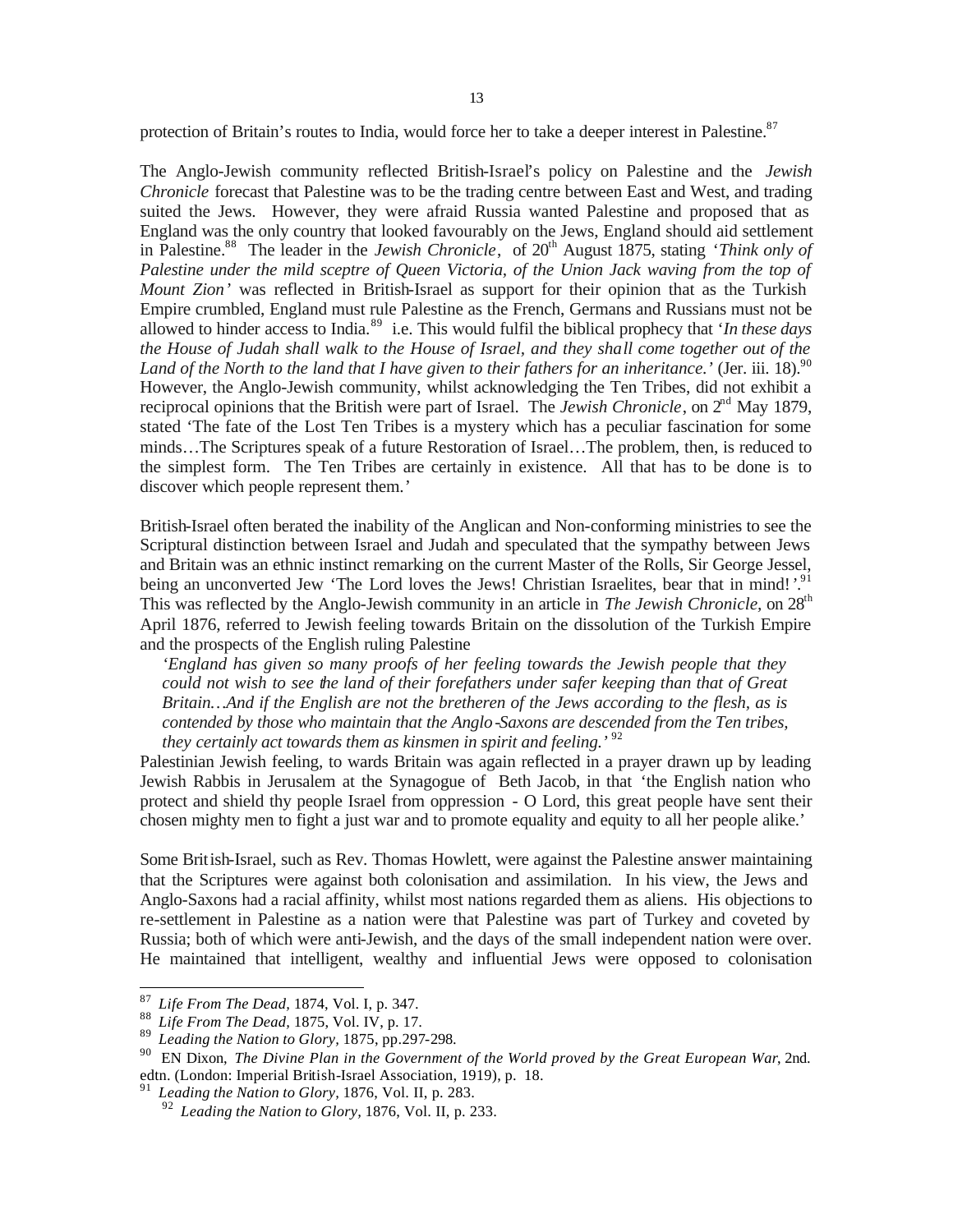schemes as they preferred existing world business centres hence the British Empire and the USA were the Promised Land. Assimilation was unworkable as separation was the speciality of the Jew.<sup>93</sup> Citizenship with the Anglo-Saxon was the destiny of the Jew and this would be accomplished by the restoration of the Israelitish nation.<sup>94</sup>

 British-Israel brought attention to the poor treatment of Jews outside Britain, especially Russia, reasoning that those outside Britain did not identify with the house of Israel.<sup>95</sup> An anti-Semitic petition was circulated in Germany, in 1880, claiming

'the fruits of Christian labour are harvested by the Jews.' It was claimed in the Romanian Parliament 'that the true difficulty in the way of allowing the Jews the equal rights, which were stipulated in the treaty of Berlin, was the certainty entertained by the Roumanians and Servian that if the Jews were thus given an equal chance they would gradua lly oust the peasantry till they possessed the whole land*.'* 96 

*The Examiner*, on 4<sup>th</sup> June 1891, declared of the Russian pogroms 'This persecution is known to spring from a purely commercial source - from the jealousy with which the native Russians have seen the many interests of the Empire slowly centering themselves about the banking houses of certain wealthy and industrious Jews'.<sup>97</sup> James Blaine, Secretary of State of the United States echoed this opinion in a state paper to the Court of St James

'No student of history need be reminded of the lesson taught by the persecution of the Jews in Central Europe and in the Spanish peninsula. There, as in Russia to-day, the Hebrew fared better in business than his neighbour; then as now, his economy and patient industry bred capital, bred envy, and envy persecution, and persecution disaffection and social separation*.'* 98

Bishop Titcomb had no trouble in applying British-Israel to this situation remarking on the influx of Jews from Germany, Romania and Russia '*Is not Great Britain marked out among the nations*  as the most interested in promoting the temporal and spiritual welfare of the Jews.<sup>39</sup> Further noting that a British Church occupied Mount Zion, the Palestine Exploration Society had mapped out the Holy Land and Britain was the only country taking an active interest in a Jewish homeland. According to Titcomb Britain was the only country in Christendom with missions for the conversion of the Jews. $100$ 

This sympathy with the troubles of the Jews was, however, at odds with the British-Israel stance on Jewish Disability. John Wilson, surprisingly, objected to the removal of Jewish disabilities maintaining that foreign unbelieving pauper Jews, who were migratory by nature, would be encouraged to come to England.<sup>101</sup> Let us use all kind and honest hospitality to the homeless

l

<sup>98</sup> Rev. T.R Howlett, *Anglo-Israel, The Jewish Problem and Supplement*, 4th edtn. (Philadelphia: Howlett, 1892), p. 138.

<sup>93</sup> Rev. T.R Howlett, *Anglo-Israel, The Jewish Problem and Supplement*, 4th edtn. (Philadelphia: Howlett, 1892), p. 151.

<sup>94</sup> Rev. T.R Howlett, *Anglo-Israel, The Jewish Problem and Supplement*, 4th edtn. (Philadelphia: Howlett, 1892), p. 153.

<sup>95</sup> *Life From The Dead*, 1873, Vol. I, p. 44.

<sup>96</sup> Rev. T.R Howlett, *Anglo-Israel, The Jewish Problem and Supplement*, 4th edtn. (Philadelphia: Howlett, 1892), p. 138.

<sup>97</sup> Rev. T.R Howlett, *Anglo-Israel, The Jewish Problem and Supplement*, 4th edtn. (Philadelphia: Howlett, 1892), p. 137.

<sup>99</sup> JH Titcomb, *A Message to the Church from the Nineteenth Century*, (London: Robert Banks, 1887), pp. 108-109.

<sup>100</sup> JH Titcomb, *A Message to the Church from the Nineteenth Century*, (London: Robert Banks, 1887), p. 109.

<sup>101</sup> John Wilson, *Forty Reasons for Resisting the Removal of the Jewish Disabilities*, (London: Wothein &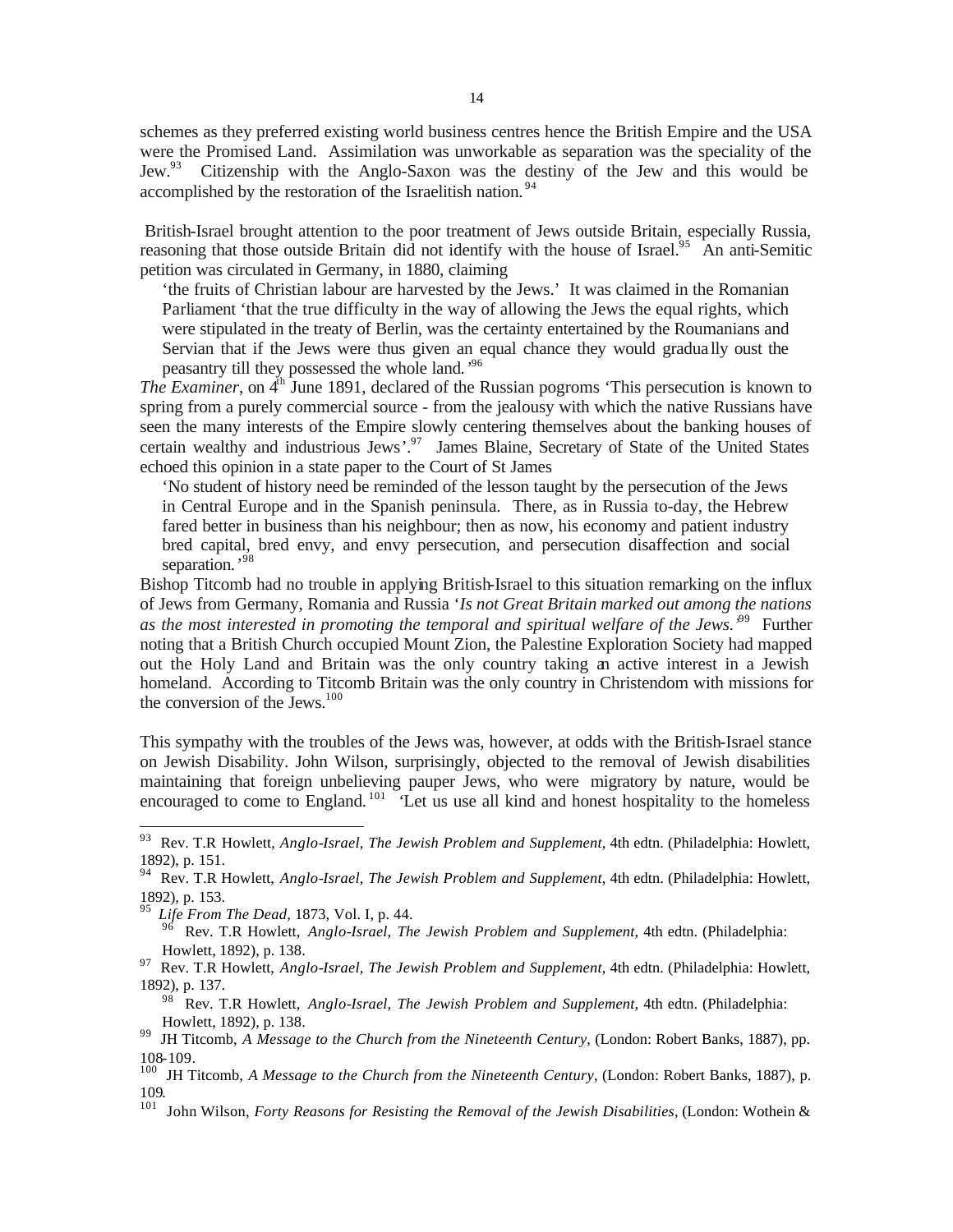wanderer; but let us not without due consideration; throw into his hand the keys of the citadel.<sup>102</sup> Wilson maintained that such was the history of the Jews that they could not be depended on to put the nation's interests before their own and although Britain had placed the worldwide Jewish race under it's protection, the country did not want to be responsible for the mischief Jews occasioned when they achieved political power. Wilson stated 'It would be quite unfair on the Jew to expect to be treated with the same confidence and esteem as the Christian'<sup>103</sup> and consequently there were no good grounds to suggest they were fit to legislate for the most important empire on the earth. Credit was given for producing and transmitting the Scriptures in the past, but currently Jews did neither hence 'we are willing to do what we can for the true good of the Jew, but we earnestly deprecate the sacrificing, for even his sake, the honour and welfare of the State, the interests of the whole human race.'*.* <sup>104</sup> Wilson even went as far as putting them in the same class as catholics insisting that 'the Jewish Rabbi and the Romish Priest virtually conspire to crush the Evangelical Christian.<sup>105</sup> noting that the two races who put Jesus to death were the Jews and Romans.

The British-Israel position on Jewish Disability mirrored the reaction of the Protestant community in general. Sir Robert Inglis, an influential figure in the Anglican Church, opposed the admission of Jews to Parliament as he had earlier with Roman Catholics and Non-Conformists and was supported by Shaftesbury who whilst supporting Jewish emigration to Palestine to fuel his Evangelical ambitions did not champion their political rights. It is ironic that in 1902, British-Israel claimed of the Queen 'Under her the Jews have emerged from obscurity and repression into the full enjoyment of all the rights and privileges of British citizenship.' It was Disraeli, icon of British-Israel who was the most prominent political figure in the fight for Jewish equality and despite the the Jewish Disabilities Bill being passed in 1847, it was consistently thrown out until 1858, when he saw his friend Lionel de Rothschild take his seat.<sup>106</sup>

#### **Domestic Politics**

British-Israel was not ostensibly a political movement but it was inevitable that any association that interpreted Biblical prophecy against the background of actual historic, real-time and future events would attempt to influence, take credit or comment on the relevance of those events. Primarily an Anglican organisation, it was inevitable that British-Israel would contribute to political issues concerning the Jews, Catholics and Palestine. In essence, the character of movement was pro-Conservative, Imperialist and anti-Home Rule divided only by the Teutonic<br>theory<sup>107</sup>. British-Israel did have followers in both legislative houses, however, limited by British-Israel did have followers in both legislative houses, however, limited by significant elected representation it promoted, through various publications, those influential public figures who blindly reflected it's own theologically driven policies and prophecies. It is only in from the 1870's that the British-Israel press really started to roll enabling commentary on their domestic politic al stance.

MacIntosh, 1853), p. 5.

<sup>102</sup> John Wilson, *Forty Reasons for Resisting the Removal of the Jewish Disabilities*, (London: Wothein & MacIntosh, 1853), p. 6.

<sup>103</sup> John Wilson, *Forty Reasons for Resisting the Removal of the Jewish Disabilities*, (London: Wothein & MacIntosh, 1853), p. 10.

<sup>104</sup> John Wilson, *Forty Reasons for Resisting the Removal of the Jewish Disabilities*, (London: Wothein & MacIntosh, 1853), p. 16.

<sup>105</sup> John Wilson, *Forty Reasons for Resisting the Removal of the Jewish Disabilities*, (London: Wothein & MacIntosh, 1853), p. 18.

<sup>106</sup> Michael Polowetzky, *Jerusalem Recovered*, (London: Praeger, 1995), p. 58.

<sup>107</sup> *Life From the Dead, 1880,* Vol VIII, p. 140.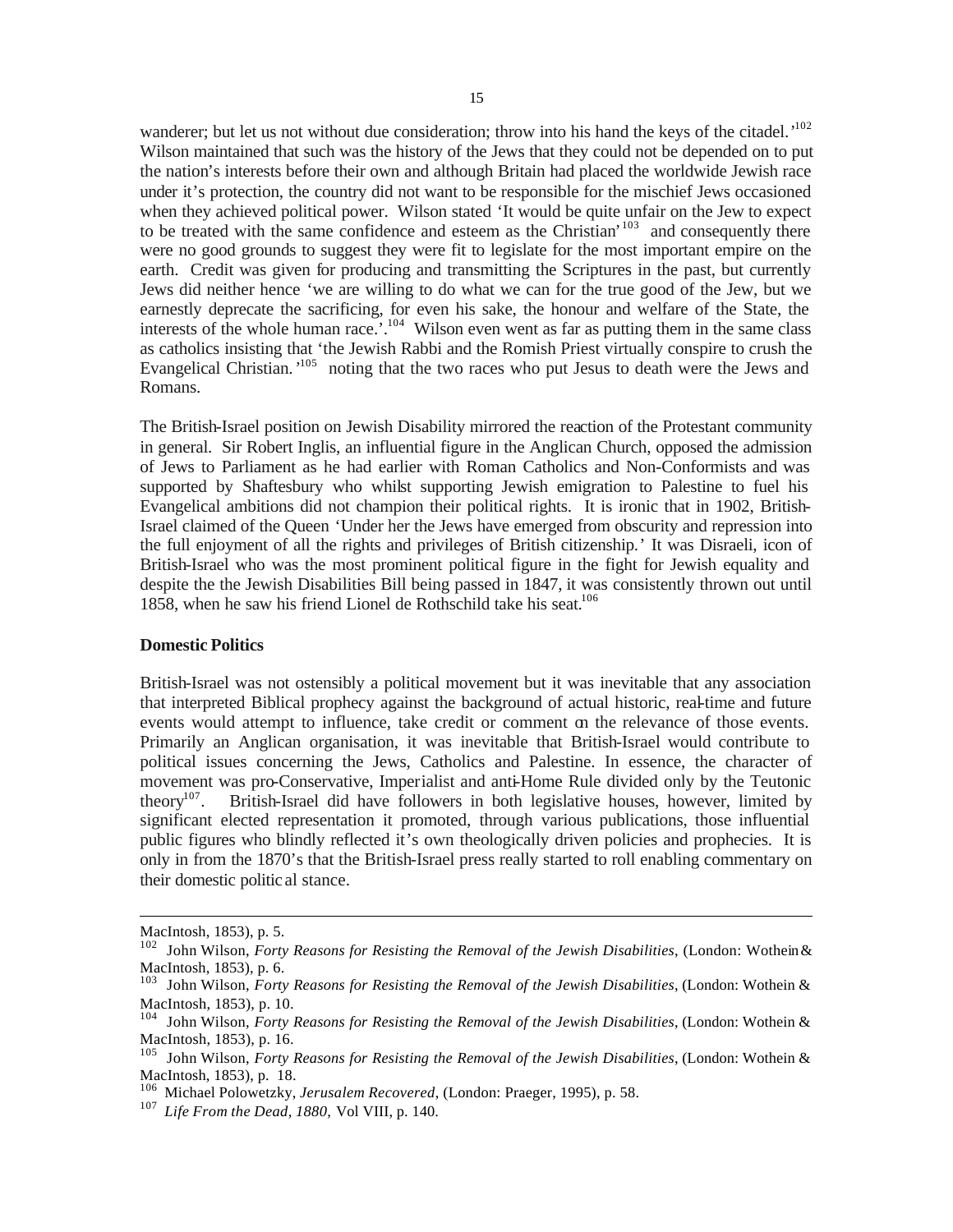Prior to the 1874 General Election, Edward Hine asserted, that the British-Israel movement had 'no motive to endeavour to operate any influence, in a political sense', however, in the same year, Hine appealed for representatives in Parliament and stressed the importance of selecting MPs indoctrinated by British-Israel philosophy. <sup>108</sup> There was is no record of how successful his campaign was but in the event the Conservatives, under Disraeli, won with a majority of 52 seats which pleased the British-Israel pundits. Hine was not alone and Viscount Folkestone, president of the Metropolitan Anglo-Israel Association and MP, asserted, in 1880, 'I am sure that this association, in the course of time…will assume a very prominent position in the history of the nation. I have no doubt but that it will exercise a great influence on the policy, both home and foreign of our future governments.' *<sup>109</sup>* This 1880 election did, however, indicate the low influence of British-Israel in the hustings. Despite pleading it's non-political stance, British-Israel backed Disraeli British-Israel encouraged the nation (Israel) to support the party that would achieve God's destiny for the nation asking if Britain wanted to see the achievements of Disraeli - the Eastern question, Berlin Treaty - and the proposed protectorate of Asiatic Turkey, acquisition of Cyprus and the Holy Land reversed?<sup>116</sup> The Liberals, under Gladstone, won by a majority of 176 seats but true to form they found biblical prophecy to cover the non-Imperial policies of Gladstone 'Come, My people, enter those into thy chambers, and shut thy doors about thee; hide thyself as it were for a little moment, until the indignation be overpast.' (Isa. 16:20) to mark Britains withdrawal from expansion. It followed that British-Israel did not expect Liberals to have long enough in power to affect foreign policies.

Post 1880 ele ction, British-Israel were gladdened to hear the Liberals intended maintaining the empire but deplored its repudiation of further colonial annexations therefore not fulfilling Britain's destiny to rule the world.  $\frac{1}{111}$  Sure enough the appropriate biblical prophecy was found 'And the kingdom and dominion, and the greatness of the kingdom under the whole heaven, shall be given to the people of the saints of the most High, whose kingdom is an everlasting kingdom, and all dominions shall serve and obey him' (Daniel 7:27). The subject of the federation of the empire was becoming increasingly the subject of national concern and British-Israel believed this was the aim of Disraeli's future policy gleefully quoting on the subject from arch-enemy the ultra-radical quarterly *The Westminster Review* 'the organ of Bentham, of Charles Buller and of John Stuart Mill; the organ pre-eminently of pure philosophic Radicalism' article *Imperium et Libertus* opposing Gladstone.*<sup>112</sup>* However, again British-Israel were at pains to point out that their politics were not party politics but Israelite and Bible politics seeking enlargement of the Empire with England at the centre intimating cheekily *The Westminster Review* had copied British-Israel articles.<sup>113</sup> Unfortunately, Gladstone was of the opinion that Saville (editor of *The Banner of Israel)* was labouring under 'almost a delusion'. 114

The judgement of the national mood appeared to be correct and pre-General Election, in 1885, British-Israel was worried that Gladstone had been going 'to scuttle out' of Egypt and yield to French pressure 'We hardly imagine the people of this country will give up and allow all their interests to be bartered away and ruined because Mr Gladstone is the Prime Minister of their

<sup>108</sup> Life From The Dead, 1874, Vol. I, p. 154.

<sup>109</sup> *Banner of Israel,* 1880, Vol. IV, p. *269.*

<sup>110</sup> *Banner of Israel,* 1880, Vol. IV, p. *117.*

<sup>111</sup> *Banner of Israel*, 1880, Vol. IV, p. 6.

<sup>112</sup> *Banner of Israel,* 1880, Vol. IV, p. *69.*

<sup>&</sup>lt;sup>113</sup> *Banner of Israel*, 1880, Vol. IV, p. 69.<br><sup>114</sup> **Bey BW Savile**, *The Anglo-Israel* 

<sup>114</sup> Rev. BW Savile, *The Anglo-Israel Theory and the Alleged Advent of Christ in 1882,* (London: Longmans, 1882), p. 9.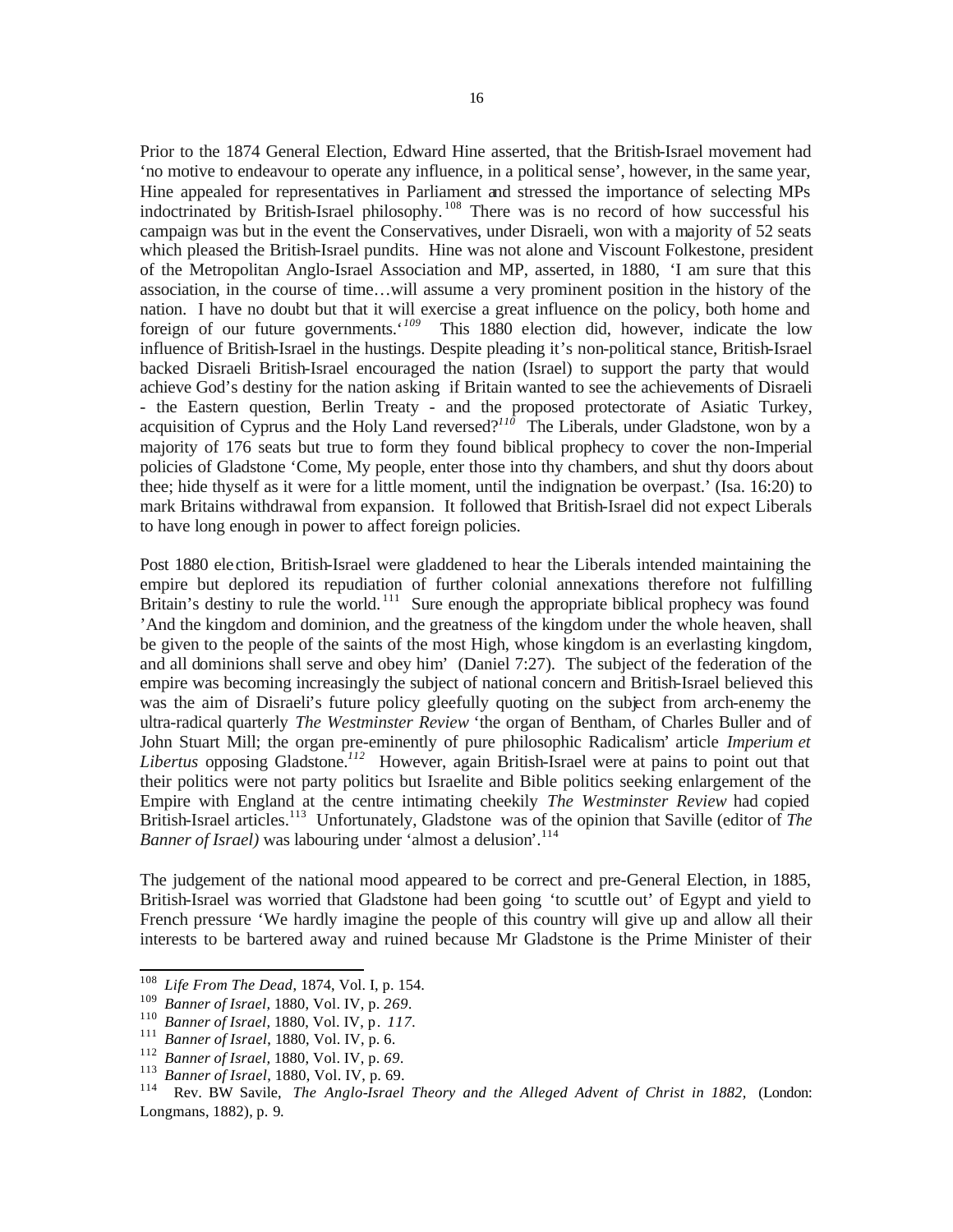choice; for being without policy, that statesman seems content to let Israel's blood flow in torrents.<sup>415</sup> Sarcastically, they referred to Gladstone's plan to as an attempt to restore Britain, in Europe, to 'perfect independence' classing it as a contest between 'the iron will of the Liberal leader and that of the God of Israel' and asked for the electorate to vote for God fearing men.<sup>116</sup> In fact the French had expected the British monarchy to collapse with the Sudan fiasco and threatened invasion of India by Russia but a comment in *Revue Politique et Literaire* credited the British Empire as being more solid than was generally suppose a point taken up by British-Israel as proof of God's guarantee.<sup>117</sup> A great question of 1885 was as to whether the government intended to disestablish the Church of England. There was strong Non-conformist pressure to do so as they regarded it as the papacy in disguise but Hine was against disestablishment of the church maintaining it was a barrier against Rome that dissention was causing splits in the church hence any notion of 'religious equality' was anti-scriptural.<sup>118</sup> However, he missed the point as Gladstone's hint at disestablishment of the Church of England was as a result of it's recent orations being a 'hotbed of Toryism'<sup>119</sup>. The Liberals clung to power with the Irish nationalists holding the balance of power but upbeat as ever, British-Israel asserted Home Rule was out of the question as it was not in Biblical prophecy.<sup>120</sup>

It was over the Irish question and Home Rule that British-Israel exhibited a particularly ugly side of its' racial politics. The Irish were allegedly, the descendants of Canaanites (Phoenicians). According to biblical prophecy, if the children of Israel did not drive them out 'then it shall come to pass that those which ye let remain of them shall be pricks in your eyes, and thorns in your sides, and shall vex you in the land wherein ye dwell.' (Numbers 33:55).<sup>121</sup> In 1879, *Era*, noted in it's "Topic of the Week" column that 'It is Ireland that is the thorn in the side of England at the present moment, and the attitude of Mr Parnell and his agitating friends is disgusting the patrons of this warm-hearted and impulsive nation'. *122* British-Israel accused Gladstone of disestablishing the Irish Church to appease the Catholics, who were southern Irish and descendants of Canaanites, enemies of Israel, unlike those Irish in the North, who were descended from the tribe of Dan and persecuting Protestants while allowing Home Rulers to go free.<sup>123</sup> Home rule was identified with these Canaanites and the British were troubled by them 'because of the sins of our forefathers in not exterminating them from their land as God commanded in time of old'. <sup>124</sup> The Irish, by God's instruction should be 'hewers of wood and drawers of water*'* and governed by a superior people as he saw nothing to justify their ambition to be an independent race and 'they are simply to occupy the position held by Aborigines of all other colonies, that of being doomed by the will of God gradually to die out.<sup> $125$ </sup> In fact, rather callously, the small famine in Ireland in 1880 was attributed by British-Israel to have fallen just on those of Phoenician origin and Catholics as opposed to Israel.*<sup>126</sup>* In 1914, it came as a surprise to British-Israel that 'distressful' Ireland was Britain's largest provisioner but still managed to

<sup>115</sup> <sup>115</sup> *Banner of Israel,* 1885, p. 62.

<sup>116</sup> *Banner of Israel,* 1885, p. 407.

<sup>117</sup> *Banner of Israel,* 1885, p. 343.

<sup>118</sup> *Life From The Dead*, 1874, Vol. I, p. 158.

<sup>119</sup> *Banner of Israel,* 1885, p. 438.

<sup>120</sup> *Banner of Israel,* 1885, p. 513.

<sup>&</sup>lt;sup>121</sup> A. Watcher, *Christ in Joseph: A Reply To "Anglo-Israelism" in The Church Quarterly Review July, 1880*, (London: Rivingtons, 1880), p. 8.

<sup>122</sup> *Banner of Israel,* 1880, Vol. IV, p. *91.*

<sup>123</sup> *Life From The Dead*, 1874, Vol. I, p. 181.

<sup>124</sup> *Life From The Dead,* 1874, Vol. I, p. 185.

<sup>125</sup> *Life From The Dead,* 1874, Vol. I, p. 186.

<sup>126</sup> *Banner of Israel,* 1880, Vo l. IV, p. *80.*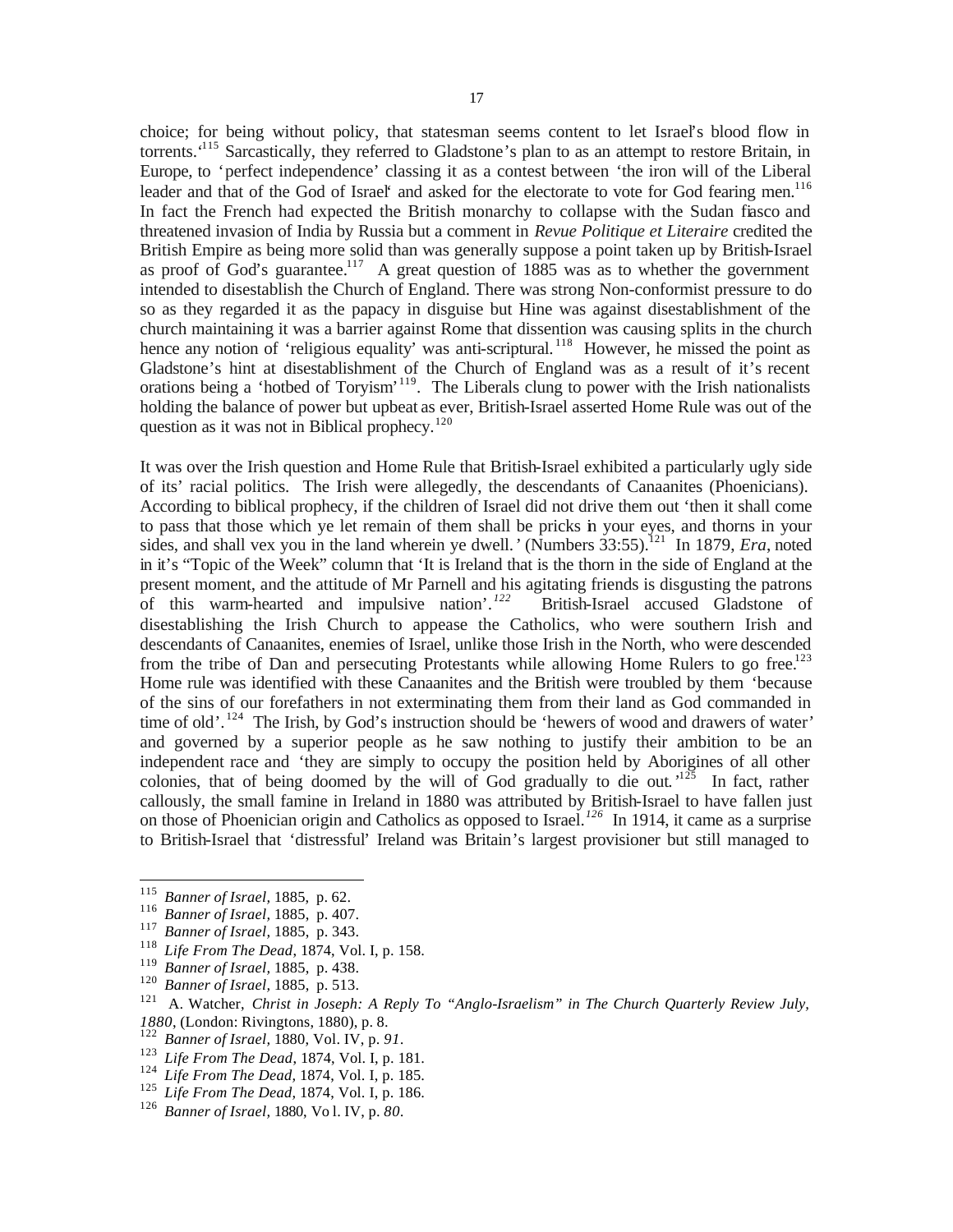pour scorn on the Irish by implying that if she shunned Home rule she could increase this.

#### **Foreign Politics**

Ireland aside, Palestine was the apex of the British-Israel geographical agenda due to the Biblical prophecy 'Unto thy seed have I given this land, from the river of Egypt unto the great river, the river Euphrates' (Genesis  $15:18$ ).<sup>127</sup> British-Israel believed that promises to Israel, as contracted with Judah, must be fulfilled before the second coming. <sup>128</sup> The key biblical passage indicated that Palestine would be shared with the Jews and 'In these day the house of Judah shall walk to or with the house of Israel, and they shall come together out of the land of the north to the land that I have given for an inheritance unto your fathers.' (Jer. iii. 18, 19.) A question here arises as to how the whole Anglo-Saxon race was to fit in Palestine? Well British-Israel answers this with the Biblical text 'one of a city and two of a family' (Jer. 3:14) and goes no further which is rather perplexing, however John Wilson did suggest that Palestine would be more a missionary station than a complete decampment from the British Isles.

The British were proponents of mass Jewish re-Settlement in Palestine and along with the rest of Europe had eyed the political importance of the area since the break way of Mehmet Ali from Sultan Mahmud II in 1830. Return initially was to be facilitated by missionary conversion as British-Israel maintained that the Bible belonged to Israel and Anglo-Saxons had been the most successful at spreading the word. John Wilson was instrumental in the establishment of an Anglo-Syria School in Beirut and with the conceding of religious liberty, by the Turks in 1866, *The Palestine Christian Union Mission* to the Arabs was formed under the presidency of Shaftesbury.<sup>129</sup> This might lead one to assume that Lord Shaftesbury was a member of British-Israel but as British-Israel admitted, in 1885, Shaftesbury was not well acquainted with British-Israel.<sup>130</sup> John Lowthias, a farmer and ardent British-Israel, went to Beirut in 1843 noting the under cultivation and from 1847 established an experimental farm and twenty schools.<sup>131</sup> In 1859, Major J.S. Phillips, had presented a paper before the *British Association of Science* proposing resettlement of the descendants of Israel in the promised land, Syria, with boundaries biblical boundaries. 'This remarkable peninsula … will be found to be most exactly and suitably placed to enable them to fulfil their high destiny to all the nations of the earth, and to become the centre of all lands, the praise and hearts of the whole earth'. Syria was to be cut into portions for each tribe, with Jerusalem kept separate, and a railway built from Antioch to the Persian Gulf forming the most direct route from England through Europe, Palestine and India to Australia.<sup>132</sup> British-Israel agreed with this railway maintaining that friends from India and England could meet in Syria which would promote settlement noting that the French were building the Suez canal.<sup>133</sup> Accordingly, British-Israel fitted in the predictions of the prophet Nahum ii 3-4 'The chariots flash with the fire of steel in the day of his preparation and the firtrees are shaken terribly..The chariots rage in the streets, they jostle one against another in the broad ways..the appearance of them is like torches…they run like lightnings'.

In 1876, archaeologist Sir Charles Warren claimed 'The position of Palestine will some day be of much importance to us as a nation, and the sooner we make a footing in the place the better.' and

<sup>127</sup> <sup>127</sup> John Wilson, *Lectures on Our Israelitish Origin*, (London: Nisbet, 1876), p. 13.

Anthony Noel Denny, *The Case for British-Israel*, (London: Covenant, 1922), p. 1.

<sup>129</sup> *Watchmen of Ephraim,* Vol. I, p. 230.

<sup>130</sup> *Banner of Israel,* 1885, p. 468.

<sup>&</sup>lt;sup>131</sup> *Watchmen of Ephraim, Vol. I, p. 320.* 

<sup>132</sup> *Life From The Dead*, 1874, Vol. I, p. 165.

<sup>133</sup> *Watchmen of Ephraim,* Vol. I, p. 12.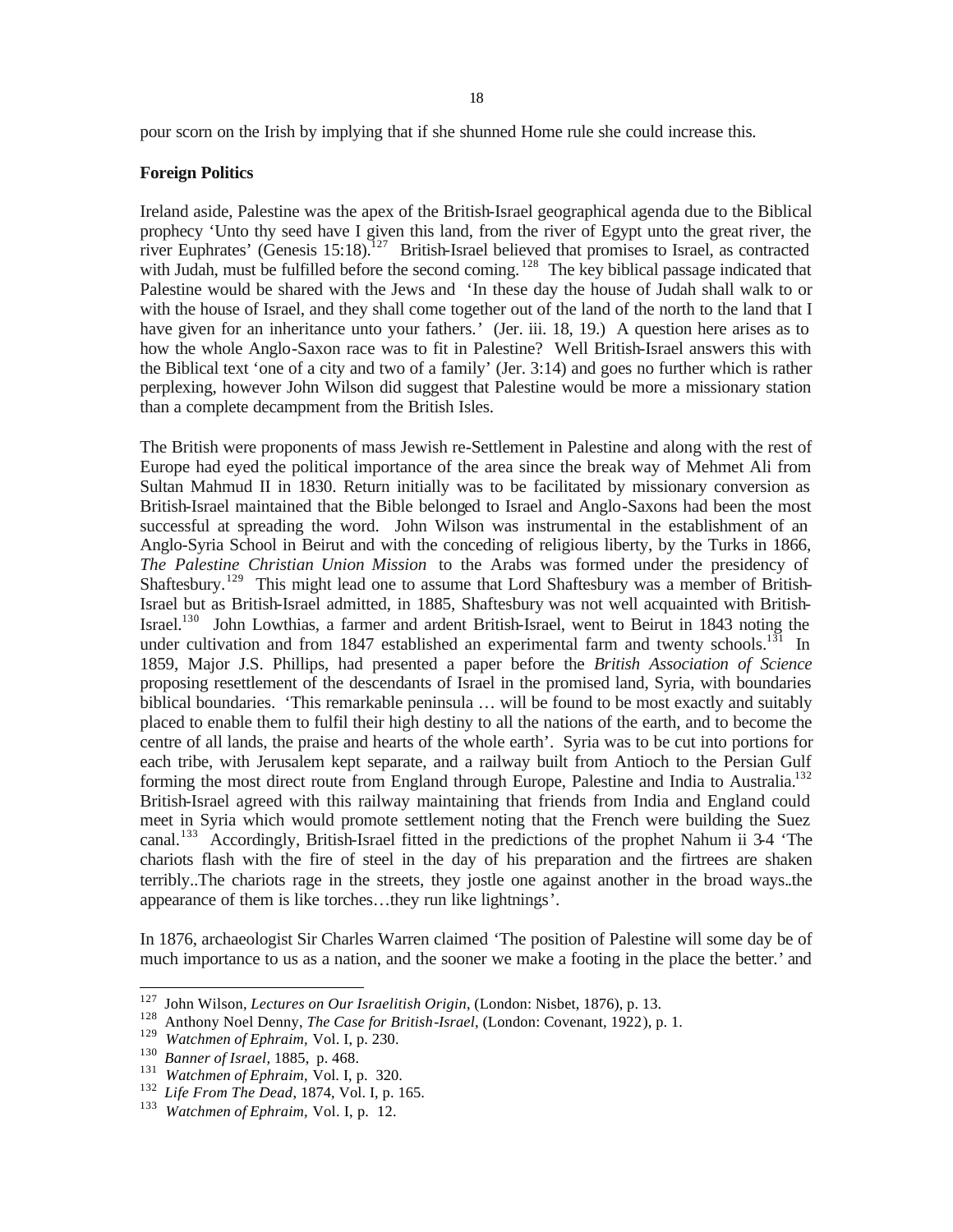proposed transforming Palestine into an autonomous, and eventually zionist state to prevent it falling into French or Russian hands during the decline of the Ottoman Empire as laid out in his pamphlet *The Land of Promise or Turkey's Guarantee* (1875). The Palestine Exploration Fund had calculated the land could support a population of 15 million against the current  $\frac{1}{2}$  million and Warren argued that the re-introduction of the Jews would counter corrupt Turkish rule. Warrens first choice to rule Palestine under an international charter company was...the United States.<sup>134</sup> However, their were rivals.

An Imperial Hatti issued by the Turkish Government in 1867 inviting foreigners to settle in their Asiatic and European Province and in 1873 the Palestine Restoration Fund was founded to buy vacant land in Palestine. British-Israel noted, in 1867, an article in *The Scotsman* reporting a colony of 156 Americans, belonging to the 'Church of the Messiah' had settled in Jaffa claiming they were members of the tribe of Ephraim. <sup>135</sup>

Her Majesty's Consul in the Ottoman Empire, in 1867, reported that since the time of the reforms the general position of Christians had never been better enjoying the same protections and privileges as the Muslims and British-Israel applauded the fact that Christians could now buy property.<sup>136</sup> In 1867, British-Israel reported problems with the Muslims caused by Eastern Churches in that 'If they went into Greek churches they saw saint-worship and picture-kissing; and if they entered the Romish Churches, they saw woman-worship and image worship. So they returned to their simple mosques perfectly satisfied that these people were far behind themselves in their religion.<sup>'137</sup> In contrast, The Church Missionary Society used simple worship, which was far more appreciated by Muslims. However, there were problems.

The Hatti Scheriff was not carried out in Turkish dominions. Consuls used their influence to evade the law. Converts had to be removed and given a new name with the guarantee for religious liberty being only nominal. e.g A Christian convert bought some land and was protected by law but the muslim who sold him the land had his throat cut.<sup>138</sup> In the event, in 1866, *The Palestine Christian Union Mission to the Arabs* formed presided over by the Earl of Shaftesbury. Unfortunately, it was a lot of inter-sect rivalry and British-Israel condemned Society of St Joseph mission to Palestine, despite being certified by the Archbishop of Canterbury as an Anglican minister, also held a letter from Archbishop Manning.<sup>139</sup> The *American Bible Society* fared no better. In Hamath, the Greek bishops threatened to excommunicate anyone who dealt with missionaries. Progress was slow and between 1856 and 1867, Protestant churches increased from only three to six. 'all religious sects are so numerous and so well organised, that every stands in an attitude of defence and antagonism'.<sup>140</sup> There is no doubt that irrespective of religious differences, missionary schools were well thought of as in the case of British Syrian Schools under the auspices of one Madame Bowen Thompson ' We present our thanks to Madame Bowen Thompson for her zeal and earnestness in promoting the good of our country.' stated the *Beyrout Arabic Newspaper*, 29 June 1867.<sup>141</sup>

Arthur Stanley, Dean of Westminster, author of *Sinai and Palestine in Connection with Their* 

<sup>134</sup> <sup>134</sup> Michael Polowetzky, *Jerusalem Recovered*, (London: Praeger, 1995), p. 99 & 113-114.

<sup>135</sup> *Watchmen of Ephraim, Vol. II, p. 96.*<br><sup>136</sup> *The Watchmen of Ephraim 1867/8 Ve* 

<sup>136</sup> *The Watchmen of Ephraim*, 1867/8, Vol. II, p. 418.

<sup>137</sup> *Watchmen of Ephraim,,* 1867/8, Vol. II, p. 274.

<sup>138</sup> *Watchmen of Ephraim,,* 1867/8, Vol. II, p. 276.

<sup>139</sup> *Watchmen of Ephraim,,* 1867/8, Vol. II, p. 277.

<sup>140</sup> *Watchmen of Ephraim,,* 1867/8, Vol. II, p. 361.

<sup>141</sup> *Watchmen of Ephraim,,* 1867/8, Vol. II, p. 406.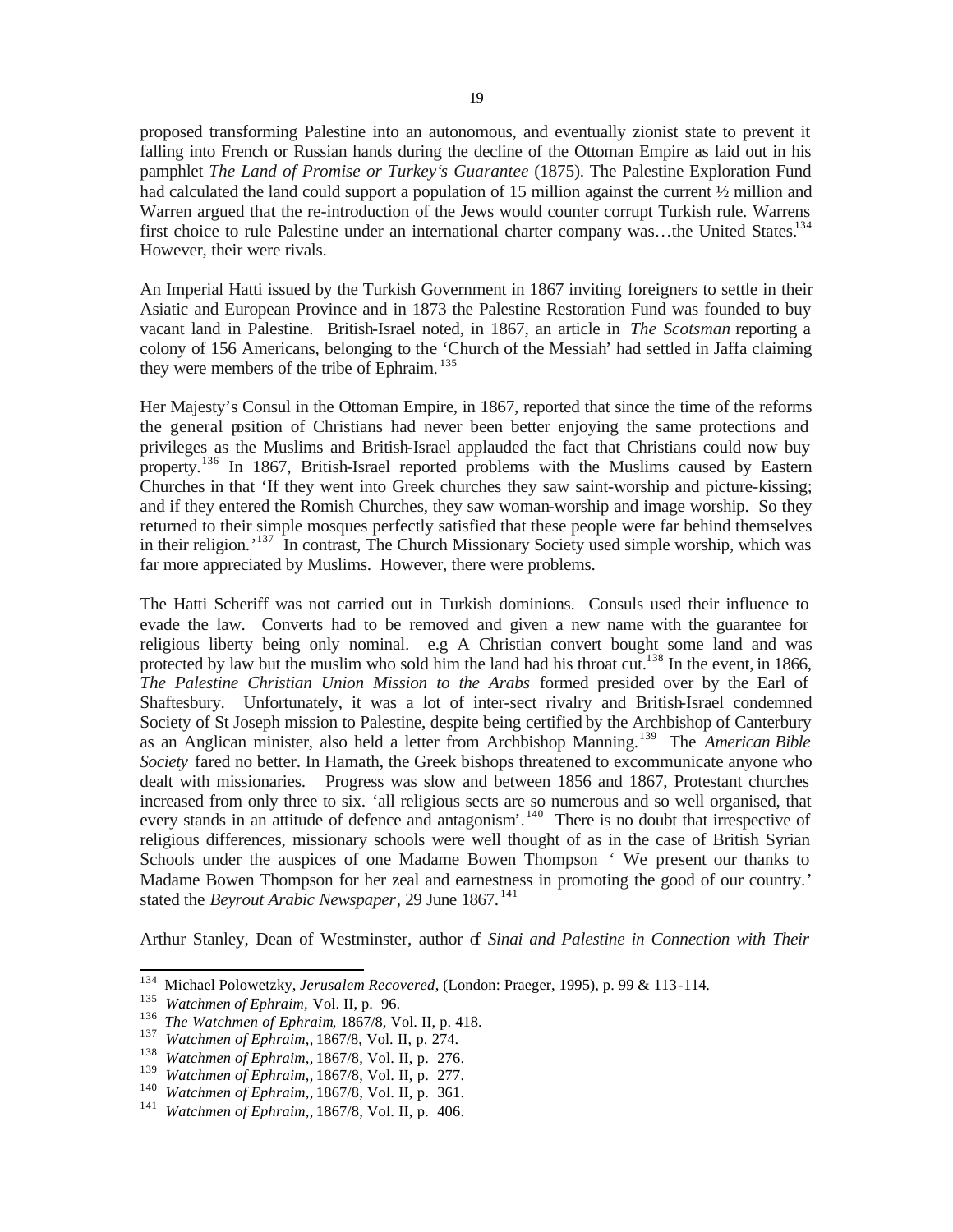*History,* accompanied the prince of Wales on his tour of the East, in 1862. In 1865, the Palestine Exploration Fund was founded as a result to attempt to validate biblical history - an invaluable asset to British-Israel's literal reading of the Hebrew Scriptures. The most significant aspect of Dean Stanley's contribution to the Palestine Exploration Fund and its work, aside from his role in its foundation, was his commitment, with Sir George Grove, to a scientific approach. He also insisted that it be non-religious and non-political, and his efforts to bring into the founding Committee not only representatives of all three major branches of the Church of England (High Church, Evangelicals, and Broad Church), representatives of the Catholic and Jewish communities within Britain. However, most of the members were fans of Judaeo-Christian tradition hoping the excavation s would validate the bible and Dr William Thomson, Archbishop of York, on addressing the fund stated 'Our reason for turning to Palestine is that Palestine is our country. I have used that expression before and I refuse to adopt any other.<sup>142</sup> British-Israel supported the Palestine Exploration Fund in the hope it would reveal the Ark of the Covenant.

Apart from being the holiest place on earth, Palestine was a geographical junction between East and West and a natural focal point for the empire with the Suez canal, the road to India and oil fields. Palestine was captured from the Ottomans by Mehmet Ali, in 1830, but he was allied to France on whom he depended for political, military and economic advisors.<sup>143</sup> Edom, in biblical prophecy, was represented as being in possession of the Holy places before the return of Israel. John Wilson had equated Edom with Spain as several cities were named after dukes or cities of Edom (which he thought might account for bitter religious rivalries) but now Turkey governed all the Holy sites in the middle -east, Muslim included, and British-Israel equated Edom with the Ottoman empire hence the deposition of the Sultan could only be actioned by anglo-saxon Israel in the form of England and America 'I will inflict vengeance upon Edom by the hand of My people Israel' (eze.  $25:14$ ).<sup>144</sup> In 1902, noting the stormy political situation in the Balkans exasperating the Turkish, British-Israel declared on Palestine 'The land must be cleansed, and the intruder turned out of it, to allow of the return of the People of Zion' and , in 1905, after experiencing revolutionary unrest in Albania and Macedonia equated the Turkish with the descendants of the Assyrians.

In return France received territorial concessions with an eye on the Red sea and routes to India. The Russians were also interested in Palestine and allied themselves to the Ottomans. Gog in Ezekial had an eye for invading Palestine hence British-Israel associated this prophecy with Russia and the political Eastern Question of the late 1890's was whether Russia or England would have Constantinople after the disintegration of Turkey. British-Israel applauded the Japanese defeat of Russia, in 1904, attributing this to the Anglo-Japanese alliance and contradictorily, deemed the 1907 Anglo-Russian convention for determining operating borders a monument us agreement. British-Israel had the answer in 'Thy seed shall possess the gate of his enemies' (Genesis 22.17).

"The Gates" were very important to British-Israel and Constantinople was the most important gate. Possession of the gates meant power to the British Empire. In 1919, British-Israelite Admiral Lord Fisher said '*Do you know that there are five keys to the world - the Straits of Dover, the Straits of Gibraltar, the Suez Canal, the Straits of Malacca, and the Cape of Good*  Hope? And every one of these keys we hold <sup>'</sup>.<sup>145</sup> The Channel Islands kept a check on the French.

<sup>142</sup> Barbara Tuckman, *Bible and Sword*, (London: Redman, 1957), p. 1.

<sup>143</sup> Michael Polowetzky, *Jerusalem Recovered*, (London: Praeger, 1995), p.10.

<sup>144</sup> John Wilson, *Lectures on Our Israelitish Origin*, (London: Nisbet, 1876), p. 109.

<sup>145</sup> EN Dixon, *The Divine Plan in the Government of the World proved by the Great European War*, 2nd. edtn. (London: Imperial British-Israel Association, 1919), p. 13.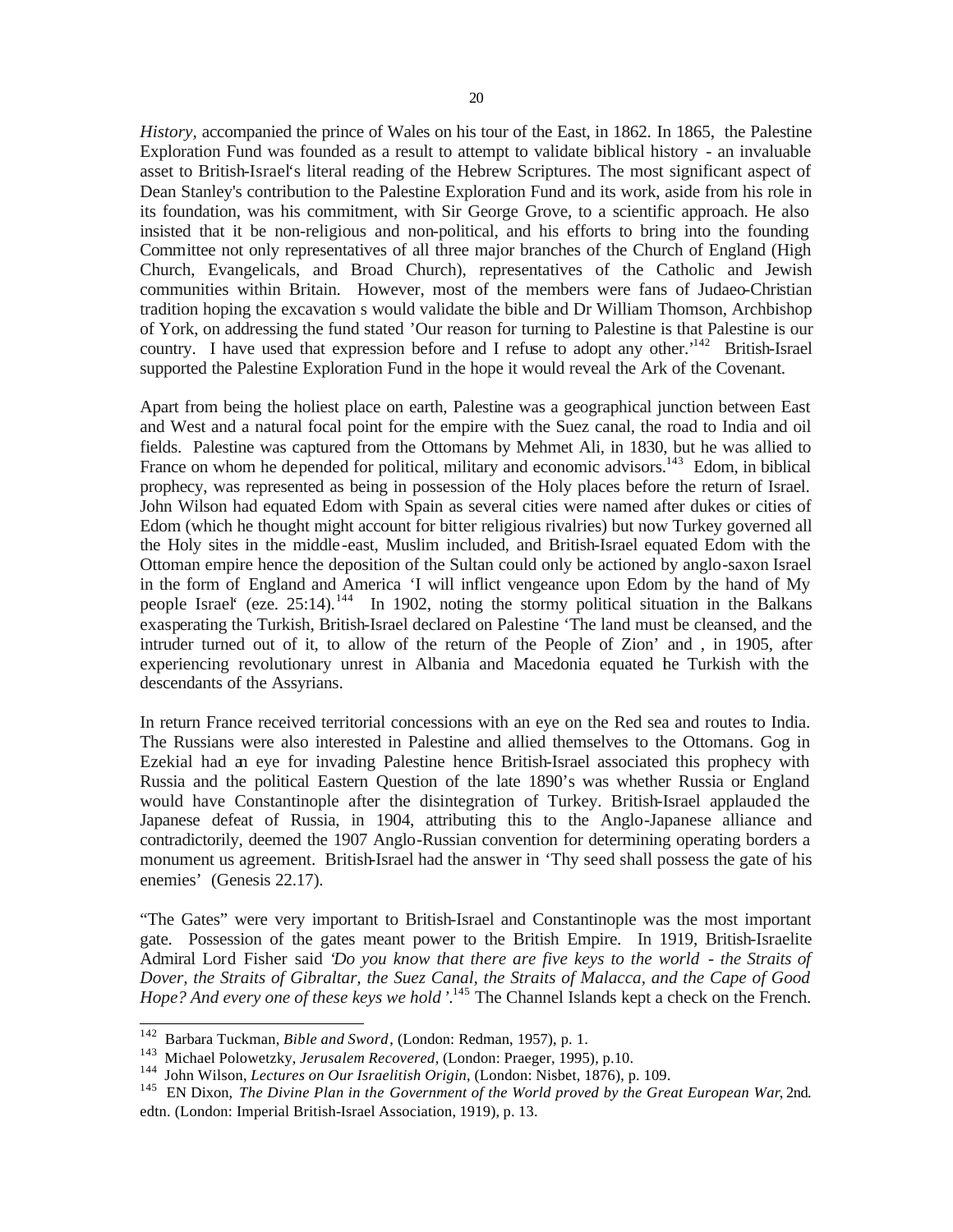Gibralter seized from the Spanish in 1704 guarded the entrance to the Mediterranean. Malta captured from Napoleon in 1800 stood halfway between Gibralter and Port Said. The gates to the Red Sea - Aden and Perim - were acquired in 1856 and 1839 respectively. Cyprus was rented from the Turkish and was the Gate to Suez, Port Said and Palestine. Possession of the gate of Constantinople would prevent the Russian Black Sea fleet entering the Mediterranean. 'Ask of Me, and I shall give thee the heathen for thine inheritance, and the uttermost parts of the earth for thy possession' (Psalm ii.8). Hence, in 1839, Britain extended diplomatic protection to all 10,000 Jews living in the Turkish province of Syria. On the Jewish side, Sir Moses Montefiore was also taking a great interest in Palestine.<sup>146</sup> Montefiore believed that Palestine was under-exploited making it a rich opportunity for a Jewish homeland. He agreed with the new British Consul William Young to introduce gradual assistance to the Jews so as not to arouse the suspicion of the Turks and Egyptians. He received the backing of the British government but was only able to obtain vague promises from Mehmet Ali. Unfortunately, in 1839, war broke out between the Egyptians and Turks with the French backed Turks capturing Beirut.<sup>147</sup> Lord Shaftesbury had put events in motion with the establishment of a British Consulate in Jerusalem, in 1838, reflecting the concern of restorationists with development of their doctrine and its application to political realities.<sup>148</sup> Philo-Judaism was a strong element of Evangelicalism with its desire to assist Jewish return to Palestine, convert them to Christianity and bring about the second coming of Christ following the conversion of Jews to Christianity. Coincidently, Shaftsbury's mother-in-law was the wife of Lord Palmerston and on assuming the Premiership, Palmerston asked Shaftesbury to select appropriate clerics for Bishoprics. This was the perfect opportunity for Shaftesbury to establish his Evangelical master plan and duly recorded in his 1838 diaries that he had persuaded Palmerston to appoint Britain's first diplomat to Palestine.<sup>149</sup> Shaftesbury reasoned that if Britain established herself in Palestine, as the Jew's political and military protector, immigration would begin eventually spawning the Second Coming but first he had to sell his plan politically to Palmerston.

However, French territorial ambitions under the aggressive Adolphe Thiers stalled. On the French rivalry for Palestine, British-Israel maintained, in 1866, that they did not wish to contend with any country for the selfish appropriation of Palestine but if the opportunity arose Britain should take it.<sup>150</sup> An alliance of Britain, Russia, Prussia and Austria demanded the withdrawal of Mehmet Ali from Syria or they would back the Turks. The French king sacked Thiers and Egypt withdrew. In return for Britain's assistance in retaining Syria, the Turkish government lifted its restriction on Jewish immigration to Palestine. Unfortunately Palmerston fell at the 1841 General Election and it appeared that Shaftsbury's plans were stalled. However, his successor Peel agreed to a new Anglican Episcopal seat in Jerusalem.

The first Anglican Bishop of Jerusalem was Michael Solomon Alexander, a converted Jew but unfortunately, in 1842, Peel forbade British Consul Young from assisting Bishop Alexander with any of his Jewish schemes and significantly, for the Evangelical Shaftesbury, British Diplomatic protection would only be extended to Jews but excluded those that converted to Christianity.<sup>151</sup> Contemporarously, the removal of the French threat led to a lapse in the Turkish immigration policy and the expected mass emigration did not take place except for a few people to the Montefiore colonies and mass emigration, when it did take place was directed toward Europe and

<sup>146</sup> <sup>146</sup> Michael Polowetzky, *Jerusalem Recovered*, (London: Praeger, 1995), p.11.

<sup>147</sup> Michael Polowetzky, *Jerusalem Recovered*, (London: Praeger, 1995), p. 15.

<sup>148</sup> Barbara Tuckman, *Bible and Sword*, (London: Redman, 1957), p.

<sup>149</sup> Michael Polowetzky, *Jerusalem Recovered*, (London: Praeger, 1995), p. 9.

<sup>150</sup> *Watchmen of Ephraim,* Vol. I, p. 39.

<sup>151</sup> Michael Polowetzky, *Jerusalem Recovered*, (London: Praeger, 1995), p. 19.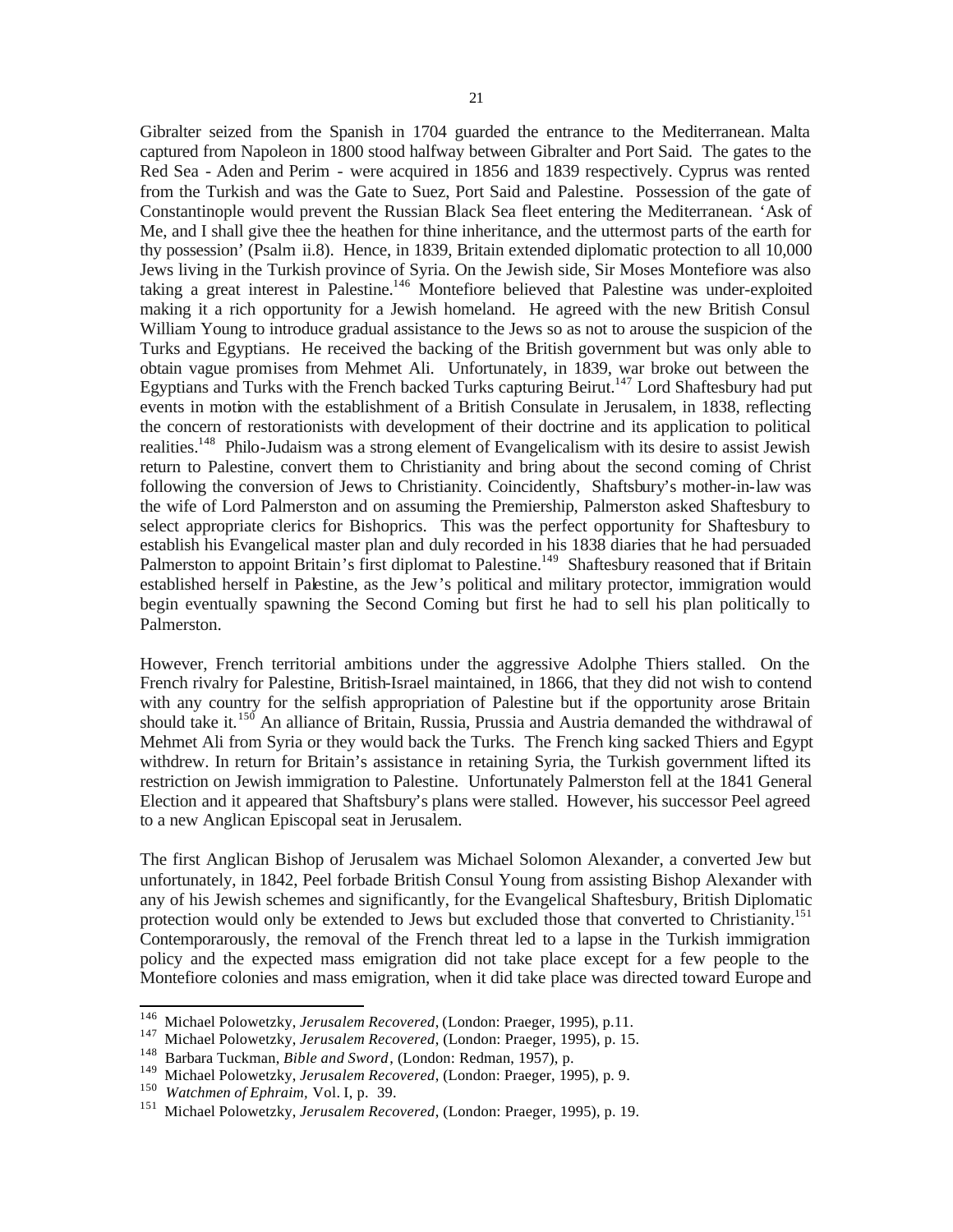#### America.

Disraeli's acquisition of the Suez Canal and Cyprus between 1874-78 made physical conquest of Palestine inevitable. British-Israel applauded the government's bold stroke in acquiring half the shares in the Suez canal proclaiming it as the beginning of the restoration movement and an Act of God. <sup>152</sup> The Suez Canal shortened the sea trip to India by 5000 miles and part fulfilled biblical prophecy 'in the same day the Lord made a Covenant with Abraham, saying, Unto thy seed have I given this Land, from the River of Egypt into the great river, the river Euphrates'. Disraeli was also worshipped by British-Israel as a God in that his surname '*Of Israel*' was seen as fulfilment of 'One shall say, I [am] the LORD'S; and another shall call [himself] by the name of Jacob; and another shall subscribe [with] his hand unto the LORD, and surname [himself] by the name of Israel'.<sup>153</sup> In 1875, Lionel de Rothschild supplied Disraeli with the £4 million to purchase the Khedive of Egypt's controlling shares in the Suez Canal Company.<sup>154</sup> However, there was one problem here in that Biblical prophecy maintained of Ephraim 'He shall not return to Egypt.'; a fact I only found one reference to in British-Israel literature.<sup>155</sup> Hine remarked on the coincidence that at a time, national identity with Israel, Benjamin Disraeli was selected as Prime Minister and

*'*I have faith to look upon this man as one specially raised by God as a deliverer for our nation' and 'under the auspices of a Premier, of Jewish or Israelitish origin, and raised, we cannot but believe, to his high and influential position by Divine Providence to exert a prominent influence on the coming events.'<sup>156157</sup>

His prophetic feelings were backed up by staff writer Harrison Oxley in 'We identify Benjamin Disraeli, Esq., as one called in a most distinguished manner to lead the Nation to glory, and by the Identity, we see clearly how Judah and Israel became united, how Palestine comes into the possession of the British Nation.<sup>158</sup> However, Disraeli did not seem to agree with this and embarrassingly declared the American nation 'to be more like that of ancient Israel under the judges than any other of history.'

In 1875, in preparation for the formation of a Palestine Colonization Fund, members of the society met the Turkish Ambassador. The gravitas of this fund was reflected in the delegation that approached the Turkish Ambassador, at it's inception. The more prominent members included Colonel Gawler, Jacob Montefiore, Bishop Titcomb, Lord Shaftsbury, The Lord Mayor of London and two MPs A. Kinnaird & F. Walpole.<sup>159</sup> One offshoot of *The Anglo-Israel Association* was *The International Universal Alliance* whose purpose was '*to secure the neutralisation of Palestine under the guarantee of the great Powers, with the view of assuring the*  security of Christian and Israelitish populations<sup>'.160</sup> This was a significant link with the Jewish community in that a prominent member was Sir Moses Montefiore, occasional president of the Board of Deputies, who initiated the subordinate *Palestine Committee of the Universal Alliance.*  This sub-organisation drew up plans for emigration schemes promoting the colonization of Palestine, Syria and neighbouring countries and with the support of the German *Colony of the Society of the Temple* channelled funds through a *Palestine Colonization* Fund to a society

<sup>152</sup> *Life From The Dead,* 1875, Vol. III, pp. 91-92.

<sup>153</sup> T Ernest Hillt, *What is the Reason: Some 43 Pertinent Questions for all Britishers with One Answer,*  (London: Covenant, 1927), Q. 32.

<sup>154</sup> Michael Polowetzky, *Jerusalem Recovered*, (London: Praeger, 1995), p. 55.

<sup>155</sup> John Wilson, *Lectures on Our Israelitish Origin*, (London: Nisbet, 1876), p. 145.

<sup>156</sup> *Life From The Dead*, 1874, Vol. I, p. 159-160.

<sup>157</sup> *Life From The Dead,* 1874, Vol. II, p. 7.

<sup>158</sup> *Life From The Dead,* 1875, Vol. III, p. 154.

<sup>159</sup> *The Standard of Israel,* February 1876, p. 53.

<sup>160</sup> *The Standard of Israel*, August 1875, p. 65.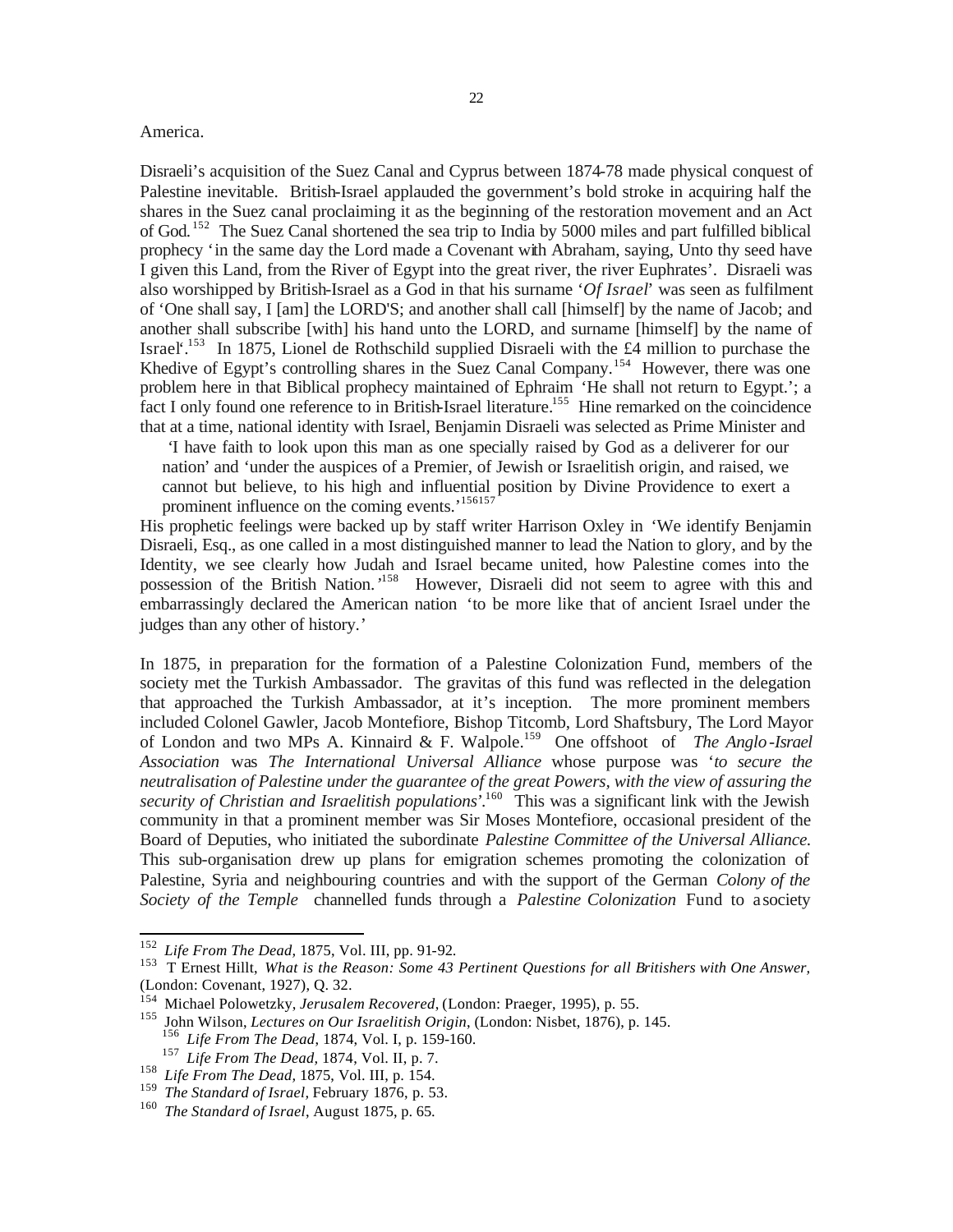established at Premisl, Galicia.<sup>161</sup> Although not a member of British-Israel, to their regret, in his obituary it was said 'He was a Prince of the House of Judah, but he belonged properly to the House of Israel'<sup>162</sup> In the 1870s, Rishon le Zion and other colonies were set up near Lake Tiberias at the initiative of the French branch of the Rothschilds.<sup>163</sup> In 1875, Sir Moses Montefiore travelled to Palestine to arrange for additional purchases of land after Palestine Exploration Fund maps showed large areas of economically unexploited fertile land. <sup>164</sup>

In 1880, British-Israel announced that the British had just Secured Cyprus and Suez so a protectorate would only be a matter of time.<sup>165</sup> Disraeli's Anglo-Turkish Convention handing over Cyprus to the British in return for a military alliance against Russia was again paralleled with biblical prophecy that Israel would return to the Holy Land. However, British-Israel maintained that the only way to convince unbelievers in Britain was by stressing the pecuniary, national and commercial advantages of this return. They supported this notion quoting the editorial of the *Bristol Times and Mirror*, of 10 December 1879, stating that the Tigris Valley was one of the greatest potential markets to manufacturers of the North and Midlands and an article in *The Times*, of 10 December 1879, pointing out that the recent blocking of the Suez Canal by a grounded steamer illustrated the need for alternative overland routes to the East.<sup>166</sup>

British Industrialist, Edward Cazalet, asserted in *The Jewish Chronicle*, that Palestine could only be recovered by the introduction of a Jewish ruling class as the present Arabs and Turks were ineffectual. He maintained England should create conditions under which Jews would migrate to Palestine under their own accord by establishing a British protectorate and building a Euphrates Valley Railway to provide initial employment. The establishment of a British protectorate would provide an attractive alternative to the then trend of migration of East European Jewry to America 'Nobody who has any knowledge of the Jewish character, can for a moment doubt that if the Jews were restored to their country, under an English protectorate, they would prove true to our nation, and that Syria would become as firmly united to England as if it were peopled by our own countrymen.<sup>167</sup><sup>,</sup> These sentiments also had the approval of the Americans, whose President Harrison stated 'The immigration of these people to the United States - many other countries being closed to them - is largely increasing, and is likely to assume proportions which make it difficult to find homes and employment for them, and to seriously affect the labour market.<sup>168</sup>

British-Israel maintained that British Imperialism was a direct result of Gladstone's Home Rule policy, which was viewed as sign of weakness in that electors had to choose between Britain existing as an Empire or falling to pieces by a series of secessions. In 1880, British-Israel commentating on foreign policy asked 'Shall the colonies be retained by Israel? Shall the great "company of nations" in federation with the "little island of the North" fulfill their grand destiny as marked out in the Word of God? "Nay", say the Opposition, "federation is a mistake; the greatest injury that might happen to this empire.<sup>'169</sup> Imperialism strengthened ties with the Mother country and British-Israel dived this into Political and Biblical. Under Biblical

<sup>161</sup> *The Standard of Israel,* February 1876, p. 43.

<sup>162</sup> *Banner of Israel,* 1885, p. 324.

<sup>163</sup> Michael Polowetzky, *Jerusalem Recovered*, (London: Praeger, 1995), p. 88.

<sup>164</sup> Michael Polowetzky, *Jerusalem Recovered*, (London: Praeger, 1995), p. 88.

<sup>165</sup> *Banner of Israel,* 1880, Vol. IV, p. *90.*

<sup>166</sup> *Banner of Israel*, 1880, IV, p. 56.

<sup>167</sup> *Banner of Israel,* 1880, Vol. IV, p. *90.*

<sup>168</sup> Rev. T.R Howlett, *Anglo-Israel, The Jewish Problem and Supplement*, 4th edtn. (Philadelphia: Howlett, 1892), p. 157.

<sup>169</sup> *Banner of Israel,* 1880, Vol. IV, p. *117.*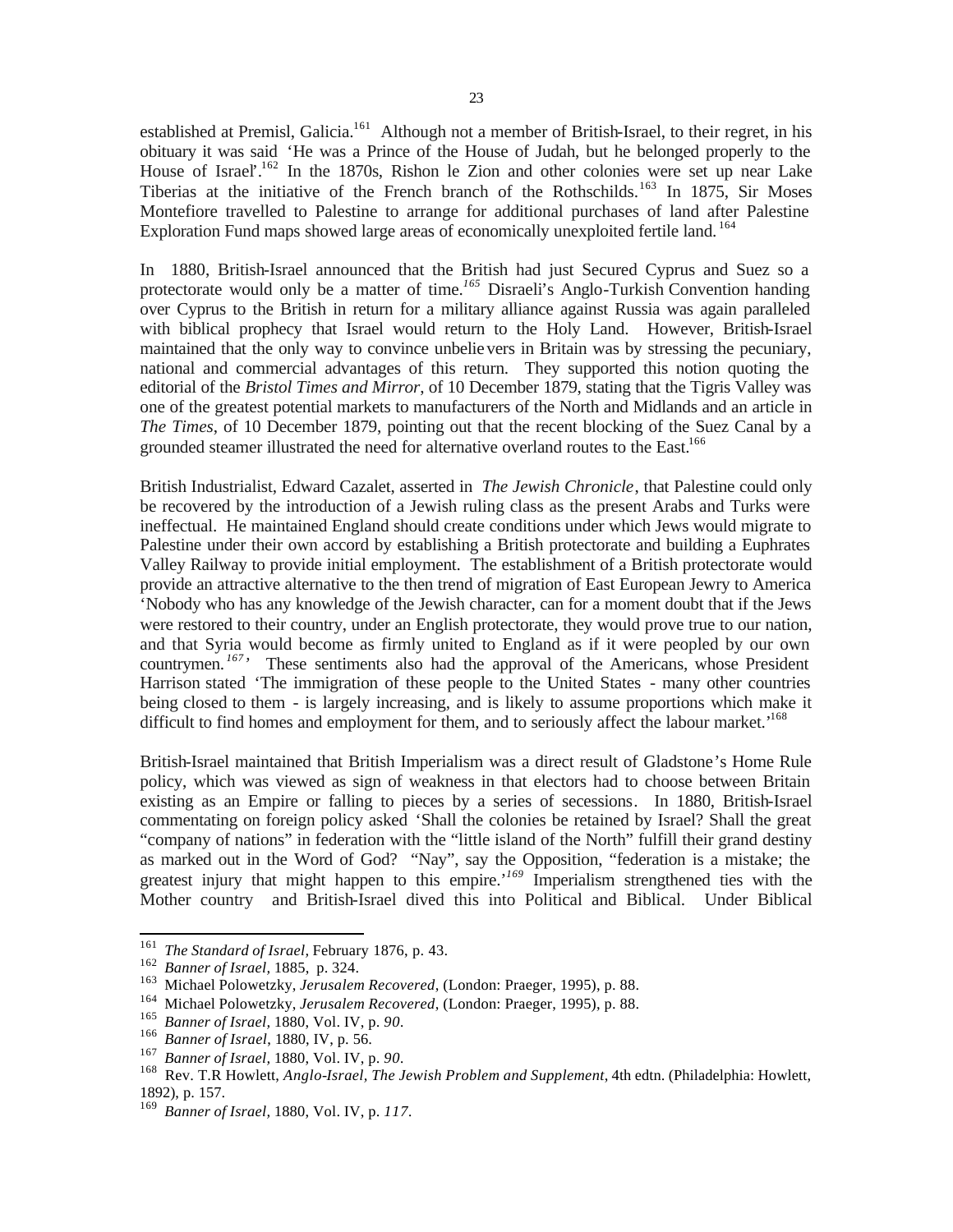Imperialism, Britain's appointed destiny was to annex regions of the world in fulfillment of Biblical covenant such as Palestine. Judah had been employed for this purpose in that a Jew, Disraeli, had purchased the Suez canal shares and a Jew, Rothschild, had financed the acquistion. Political Imperialism involved conquering of states that menaced Britain's interests and the next on the list was "Gog" - Russia.

Bishop Titcomb of Rangoon was bishop to the Anglican clergy and congregation in Northern and Central Europe.<sup>170</sup> An evangelical Christian, he believed the bible prophecies seeing a powerful regenerated Ephraim restoring Judah to Palestine in that the British Empire was the fifth great empire forecast in the book of Daniel.<sup>171</sup> In a somewhat perverse comparison, the Rev. H Read, American Nonconformist and author of *The Hand of God in History* stated *' We cannot but discern the hand of God, which has given such a decided supremacy. England is the Rome of the day'.* <sup>172</sup> *He* was dismissive of the rival Great powers labelling Russia as anti-Semitic, France as a declining anti-Semitic empire, Germany with no foreign empire and with both France and Germany not honouring the Sabbath but '*are given up to fetes, racing, concerts and theatres*'. 173

British-Israel referred to Salisbury's election, in 1900' as a thoroughly Imperial party and attributed election victory to Joseph Chamberlain, whose role as Colonial secretary, had struck blows against Home rule and Kruger's Boers, and proof that electors wanted an extension of the Empire. In fact British-Israel displayed intense relief that, in their opinion, the two greatest disasters of modern times - the handing of Transvaal to the Boers and the abandonment of Sudan - were now behind the country. The establishment, in 1907, of a permanent annual Imperial Conference was seen as part fulfillment of the prophecy of 'Company of Nations' and attributed to the enterprise ' the chosen race' topped by the inauguration of Empire Day in 1909.

In order to fulfil biblical prophecy, British-Israel wished to see unification of the colonies under the security of a United Empire of Great Britain. In this respect they were buoyed by the 1897 Federal Convention of Australia to unify the antipodean colonies based on successes in Canada. As with Disraeli, they used an influential individual as a symbolic vehicle for their Imperial aspirations - Joseph Chamberlain. Speaking at the Royal Colonial Institute, in 1897, 'As regards the self-governing Colonies, we no longer talk of them as dependencies…We think of them and we speak of them as part of ourselves, as part of the British Empire.' They applauded him for acting 'honourably, generously and nobly' to the defeated Boers and opined that South Africa would bloom under Britain as had other lands brought under subjection. A subject they reminded Edward VII, on his coronation 'that your Reign may witness the Federation of the Anglo-Saxon Race by consolidating the ties which unite the Colonies with the Mother Country.' Joseph Chamberlain had great sympathy with the Jewish Community. He promoted the aims of Zionism aiding Herzl's project to found a Jewish settlement between Egypt and Palestine securing an offer from the British government for a Zionist colony in East Africa and in particular appealing to British-Israel through his aversion to Home Rule. In an obituary to Joseph Chamberlain, 'the missionary of Empire', British-Israel proclaimed 'He leaves, indeed, to British-Israelites, an imperishable memory, an endearing influence, and an instructive message.' Joseph

<sup>170</sup> Rev. Allen T Edwards, *A Consecrated Life: Memoir of the Right Rev. Bishop Titcomb, D.D.*, (London: Robert Banks, 1887), p. i

<sup>&</sup>lt;sup>171</sup> JH Titcomb, *A Message to the Church from the Nineteenth Century*, (London: Robert Banks, 1887), p. 75.

<sup>172</sup> JH Titcomb, *A Message to the Church from the Nineteenth Century*, (London: Robert Banks, 1887), p. 87.

<sup>&</sup>lt;sup>173</sup> JH Titcomb, *A Message to the Church from the Nineteenth Century*, (London: Robert Banks, 1887), p. 79.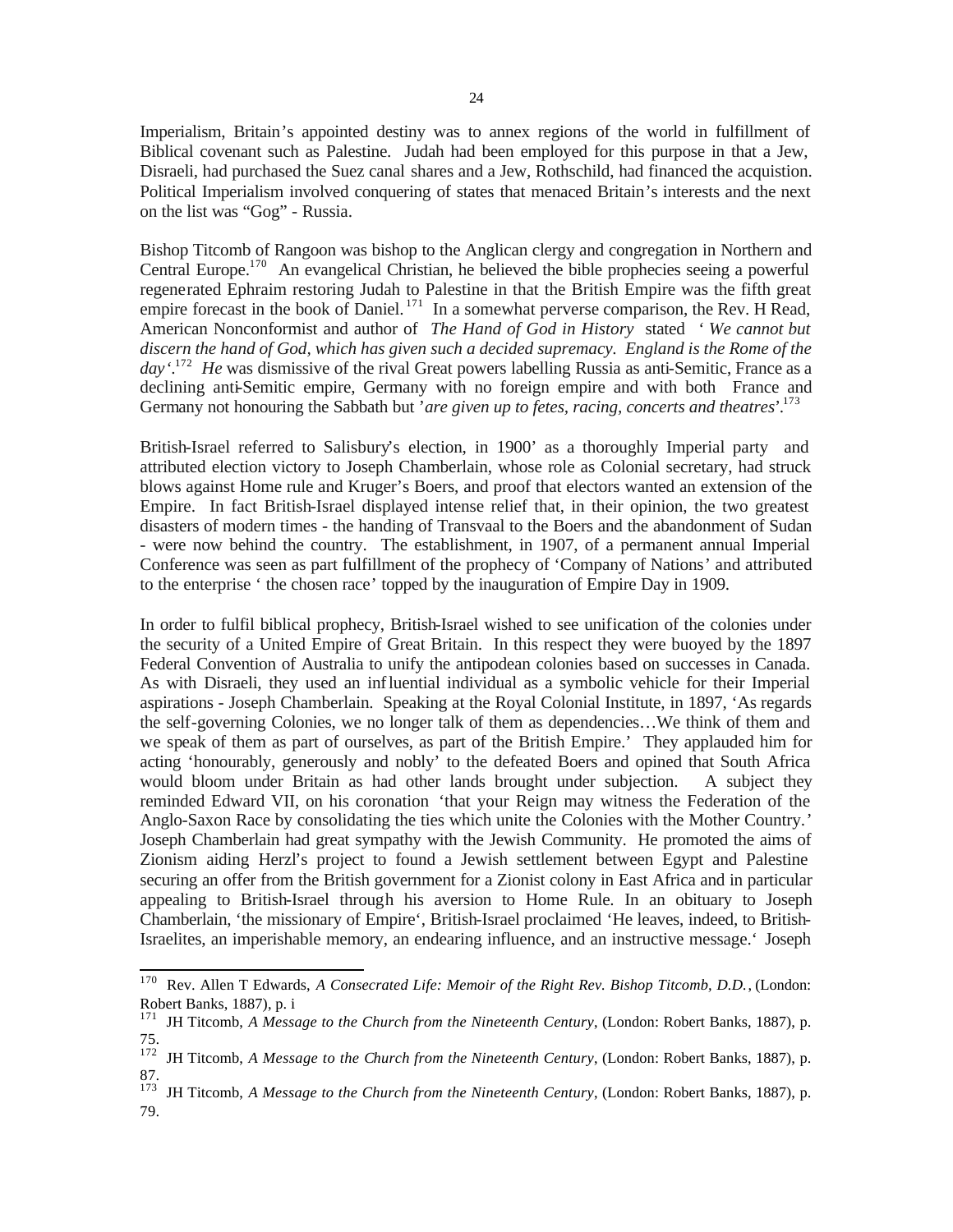Chamberlain was praised for pushing the confederation of Empire toward a "Company of Nations".

Crete, Arabia and Palestine, at the end of the nineteenth century were struggling for independence from Turkey and British-Israel was at pains to advocate respect for his Muslim subjects quoting a select pilgrimage to Mecca where Sheik ul Islam stood before the Beit-Ulla (Tabernacle of God) and prayed aloud 'that the scourge of Turkey might be quickly removed from them, even if it were by the English taking over the guardianship of Mecca and Medina'. Lord Shaftesbury noted at a meeting of *The Turkish Mission Society,* in 1879, *'*God in His providence had given to Anglo-Saxon Christians everywhere in a remarkable manner the confidence of the Mahommedan world'*. 174* Conversely, British-Israel also saw Turkey as an ally, at the same time in that the Muslims had given confidence to the English over the other Great powers as when the Ameer of Afghanistan had declared war on England and Turkey had sided with Britain.<sup>175</sup>

Then there was the Germans, another candidate empire for the 'company of nations'. Hine argued against the newly united Germany as part of Israel maintaining '*those who talk of German Protestantism as if it were identical with the Christianity of Christ, betray an ignorance of facts*  which in these days of travel and a prolific press is altogether unaccountable.<sup>, 176</sup> This reflected an article in *The Times*, of 3<sup>rd</sup> December 1875, commenting that the German Protestant church was dying from an apathy exhibited by both the state and the congregation.<sup>177</sup> However, in *Forty Seven Identifications*, did admit 'The Germans are not our enemies, and there is evidence to show that they could not become our enemies'. <sup>178</sup> The ceding of Heligoland to the Germans was of great importance to their maritime power, however, British-Israel maintained they were no more entitled to it than any other part of Asia, Europe or Africa and as Germany had acquired Alsace Lorraine from France, we should seek their restoration before considering Heligoland. '*Possession of the residue of Denmark, followed by that of Holland, would be more so; and if Yorkshire were thrown in, the rejoicing excitement of the German mind would become so* excessive as to prove perilous.<sup>' 179</sup> Thomas Cook, in a letter to *The Times* in 1877, noted the movement of the Jerusalem Jews, out of the old quarter, into tenements erected by the 'societies'. He also noted the Germans were increasingly colonising Jerusalem but antagonising the Turks by organising volunteer military corps, using Turkish effigies for rifle practise and organising cruises off Jaffa….in gunboats. He noted only three English families residing in Jerusalem.<sup>180</sup>

There was concern in British-Israel about the influence of the Pan-Germanic movement inspired by the writings of Heinrich von Treitschke, which wanted to combine under one government all the German speaking people of the continent. His contemporary, Frederic Nietzsche was also perceived to have fuelled the development of German ambition since the German campaigns of 1870. British-Israel was able to attack Nietzsche's imperial influences through his weakness on the theological argument in that he believed the world was without any moral goal, the purpose of a race should be effected by intellectuals, not God and Christianity was 'the greatest of all conceivable corruptions'. In 1892, *Ein Deutches Weltreich* was published and the Pan-Germanic League, formed in 1894, displayed open hostility toward Great Britain with the intention of overthrowing the British Empire. This was not unfounded, as in 1914, picking up the British-

<sup>174</sup> <sup>174</sup> *Banner of Israel,* 1880, Vol. IV, p. *78.*

<sup>175</sup> *Banner of Israel,* 1880, Vol. IV, p. 77.

<sup>176</sup> *Life From The Dead,* 1875, Vol. III, p. 33.

<sup>177</sup> *Life From The Dead,* 1875, Vol. III, p. 36.

<sup>178</sup> *Banner of Israel,* 1917, p. 296.

<sup>179</sup> *Leading the Nation to Glory*, 1876, Vol. II, p. 278.

<sup>180</sup> *The Nations Glory Leader,* 1877, Vol. IV, pp. 128-131.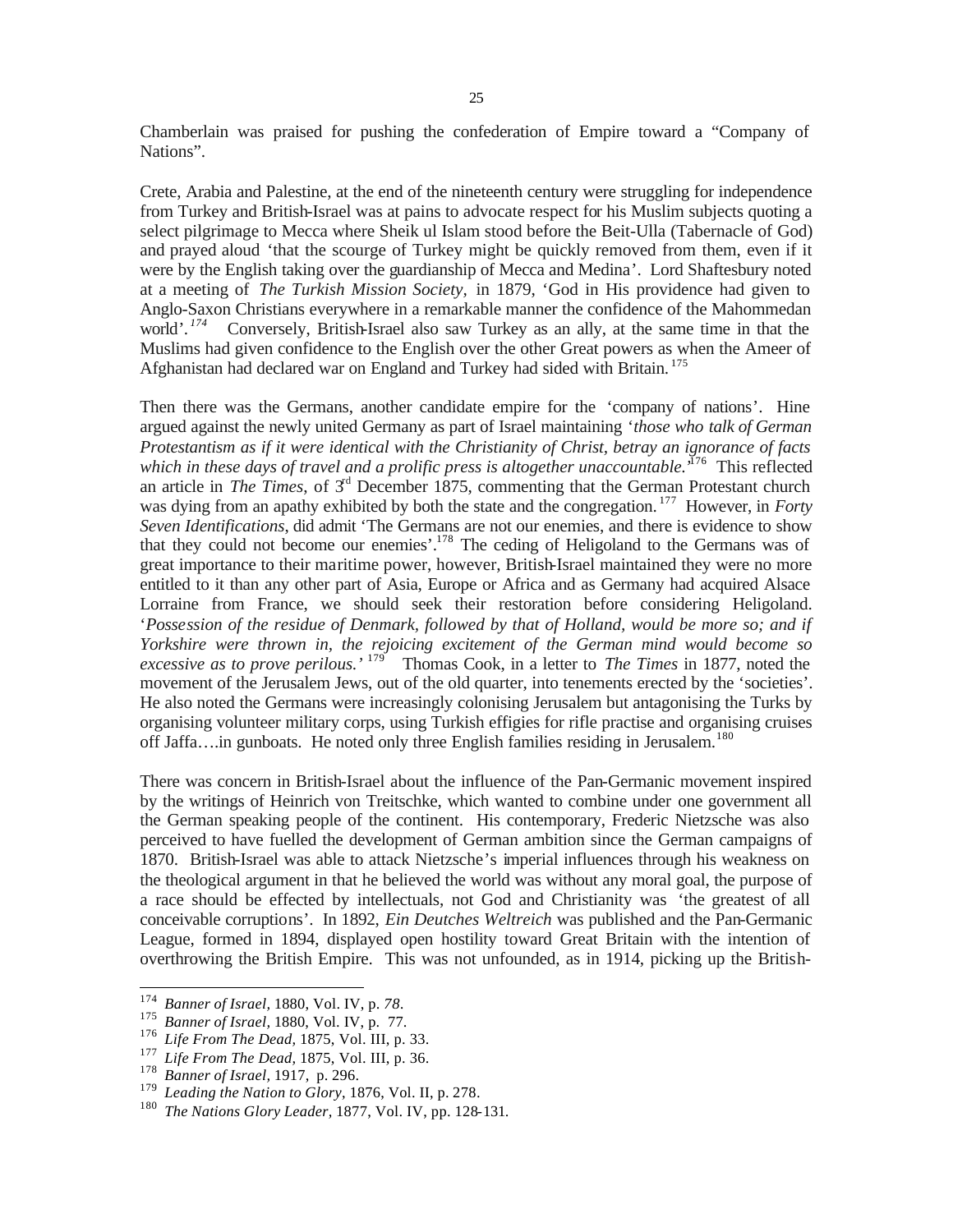Israel thread Kaiser Wilhelm II addressed his troops with 'Remember that the German people are the chosen of God. On me, as German Emporer, the Spirit of God has descended. I am His weapon, His sword and His Viceregent. Woe to the disobedient.' British-Israel had of course accused the Kaiser in the past of being descended from the Assyrians, intial imprisoners of the Ten Tribes in the seventh century BC and their opinion was re-inforced by Professor L. Paton, of Hartford Theological Seminary in *Hibbert Journal*, October 1916, in which he compared Assyrians to Germans in their empire ambitions.<sup>181</sup>

# **Zionism**

The advent of the Zionist movement one would have thought would have been heartily welcomed by British-Israel, however this was not the case. British-Israel regarded the Zionist Congress at Basle as an example of man's effort to bring about a fulfilment of prophecy whilst forgetful of all the prophecy implied. In this British-Israel considered Zionists had erred in their intention of the House of Judah to repossess the land by purchase holding it on suffrage for a nation of millions yet failing to take into account Ephraim-Israel. Hertzl intended, with the aid of the Baron Hirsch charities, to send expeditions to Palestine to find desirable land, which could be purchased from the Turks. This plan not only attracted criticism from British-Israel but also from *The Times*, who found it difficult to believe that thousands of comfortable and respected Jews would abandon Europe for an experimental state. Hirsch was of the opinion that 'The only means of improving their conditions is to transfer them to other countries, where they may enjoy the same rights as the people among whom they live. They will then cease to be pariahs and become citizens. What is going on in Russia to-day may be the prelude to this beneficent transformation.'

The Balfour Declaration was the finale of nearly a century of pro-active interaction between the Jewish community and British society and Kobler contends that the '*British Movement for the Restoration of Israel is in fact one of the rare instances of the continuous interest shown by one nation in the destiny of another people'* with Polowetzky asserting that the Balfour Declaration '*represented the culmination of half a century of active preoccupation with Jewish culture among British political and intellectual elites'*. <sup>182</sup> At the beginning of 1917, *The Banner of Israel*, asserted that the Great war had evidenced Identity with offshoots of the empire no longer colonies in the old meaning but a '*company of nations'* and would result in giving the Jews a foot in Palestine, in 1917, with an end to the Turkish blight.<sup>183</sup> On  $8<sup>th</sup>$  November 1917, Lord Rothschild petitioned Balfour for the restoration of the old Jewish homeland in Palestine to which Balfour replied '*His Majesty 's Government view with favour the establishment in Palestine of a national home for the Jewish people, and will use their best endeavours to facilitate the achievement of this object.'* 184

This produced a very unexpected reaction from British-Israel. They maintained that wealthy Jews would remain in England and the Palestinian state would only appeal to poor downtrodden Jews.<sup>185</sup> Despite what the religious press might say, British-Israel maintained the homeland would not be the God appointed restoration of the Scriptures but a political one 'I shall make them one nation in the land upon the mountains of Israel, and one king shall be king to them all; and shall be no more two nations, neither shall they be divided into two kingdoms any more at

 $1\,8\,1$ <sup>181</sup> *Banner of Israel,* 1917, p. 17.

<sup>182</sup> Michael Polowetzky, *Jerusalem Recovered*, (London: Praeger, 1995), introduction.

<sup>183</sup> *Banner of Israel,* 1917, p. 5.

<sup>184</sup> EN Dixon, *The Divine Plan in the Government of the World proved by the Great European War*, 2nd. edtn. (London: Imperial British-Israel Association, 1919), p. 19.

<sup>185</sup> *Banner of Israel,* 1917, p. 401.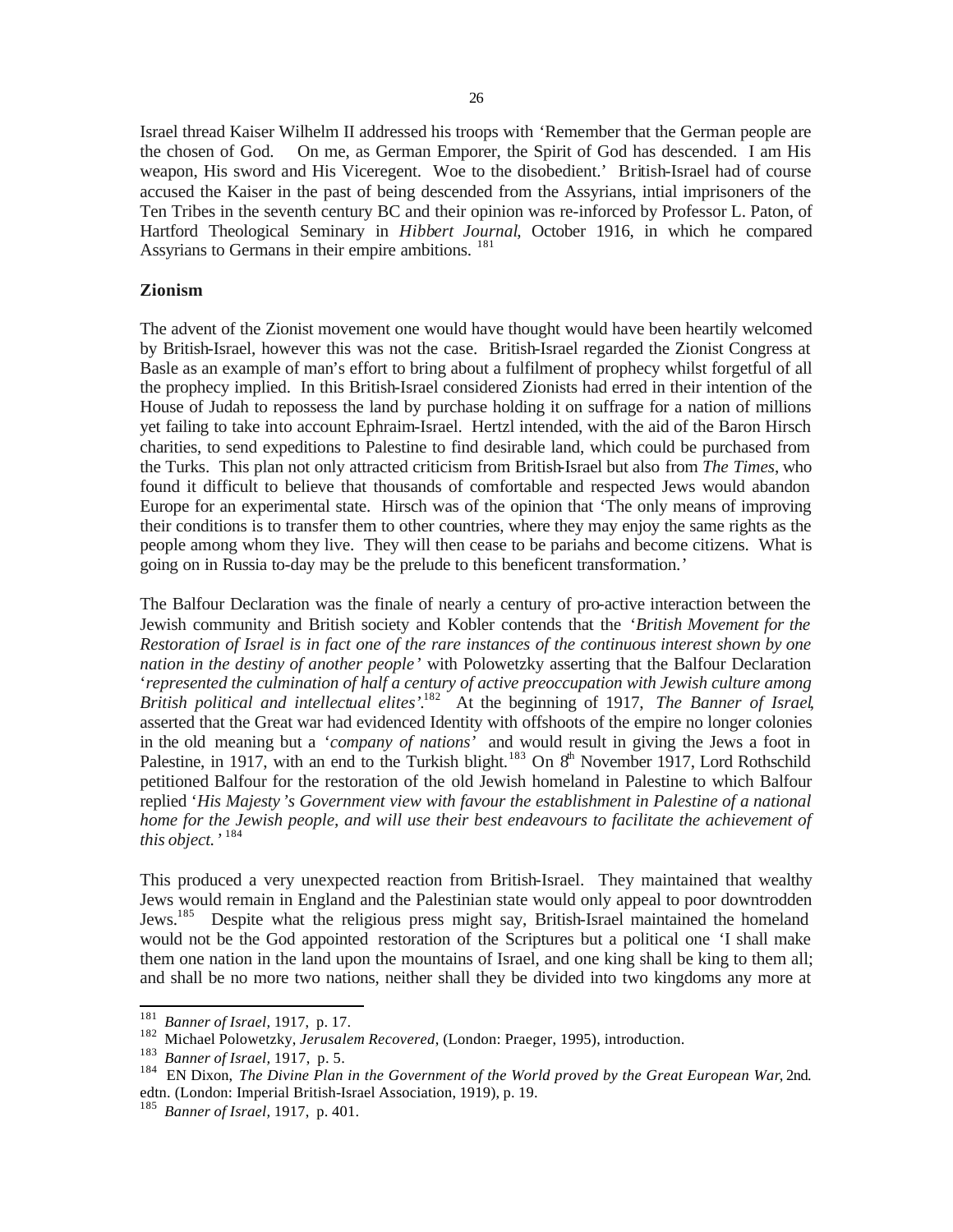all' (Eze. Xxxvii 16-28).<sup>186</sup> It supported this argument by objecting to Israel Zangwill's concept of Zionism in that it only concerned the nation of the Jews not all Israel.<sup>187</sup> British-Israel maintained that despite all Jews being Zionists in their reverence for Palestine, for over a hundred years, the political strivings of the Jews had been to complete civil and political assimilation in their nations. Re-nationalisation of Jews might have a negative effect of labelling the Jews as strangers in their native lands undermining their hard-won positions as citizens and nationals of those lands.<sup>188</sup> Weizmann, president of the English Zionist Federation, maintained this was the chief ground for creation of a Jewish homeland. He maintained that the Jew was and always would be an alien in other countries his '*efforts to assimilate himself to his surroundings deceive nobody but himself'.* Gaster agreed declaring no Jew could ever be an Englishman '*The claim to be Englishmen of the Jewish persuasion - that is, English by nationality and Jewish by faith - is an absolute self-delusion'.* 189

# **Conclusion**

#### **Bibliography**

#### **Primary Sources**

#### Books

Bouverie, H, Countess of Radnor, *Notes and Quries on the Origin of British-Israel*,  $2<sup>nd</sup>$  edtn. (London:, Marshall, 1925).

Denny AN, *The Case for British-Israel*, (London: Covenant, 1922).

Dixon EN, *The Divine Plan in the Government of the World proved by the Great European War*, 2<sup>nd</sup>. edtn. (London: Imperial British-Israel Association, 1919).

Fremantle Cannon, *Reply to Objections to the Israelitish Origin of the Anglo -Saxon People at the Anniversary Meeting of the London society for Promoting Christianity among the Jews May 1875,* (London: Guest, 1876).

Hill T Ernest, *What is the Reason: Some 43 Pertinent Questions for all Britishers with One Answer,* (London: Covenant, 1927).

Hine Edward, *The English Nation Identified with the Lost House of Israel by Twenty -Seven Identifications,* (Manchester: Heywood, 1870).

Hine Edward, *Memoirs, and a selection of letters from the correspondence of Edward Hine (born 1825, died 1891),* (London: Banks, 1909).

Howlett Rev. T.R, *Anglo-Israel, The Jewish Problem and Supplement*, 4<sup>th</sup> edtn. (Philadelphia: Howlett, 1892).

Savile Rev. BW, *The Anglo-Israel Theory and the Alleged Advent of Christ in 1882*, (London: Longmans, 1882).

Swan J, *Fact v. Theory*, (Tunbridge Wells: Pierce & Co., 1916).

Titcomb Rt. Rev. Bishop, *The Anglo-Israel Post Bag,* (London: Guest, 1882)

Titcomb Rt. Rev. Bishop, *Joseph's Birthright: England's Possession*, (London: Guest, 1880).

Titcomb J.H, *A Message to the Church from the Nineteenth Century*, (London: Robert Banks,

<sup>186</sup> *Banner of Israel,* 1917, p. 402.

<sup>187</sup> *Banner of Israel,* 1917, p. 409.

<sup>188</sup> *Banner of Israel,* 1917, p. 413.

<sup>189</sup> *Banner of Israel,* 1917, p. 414.